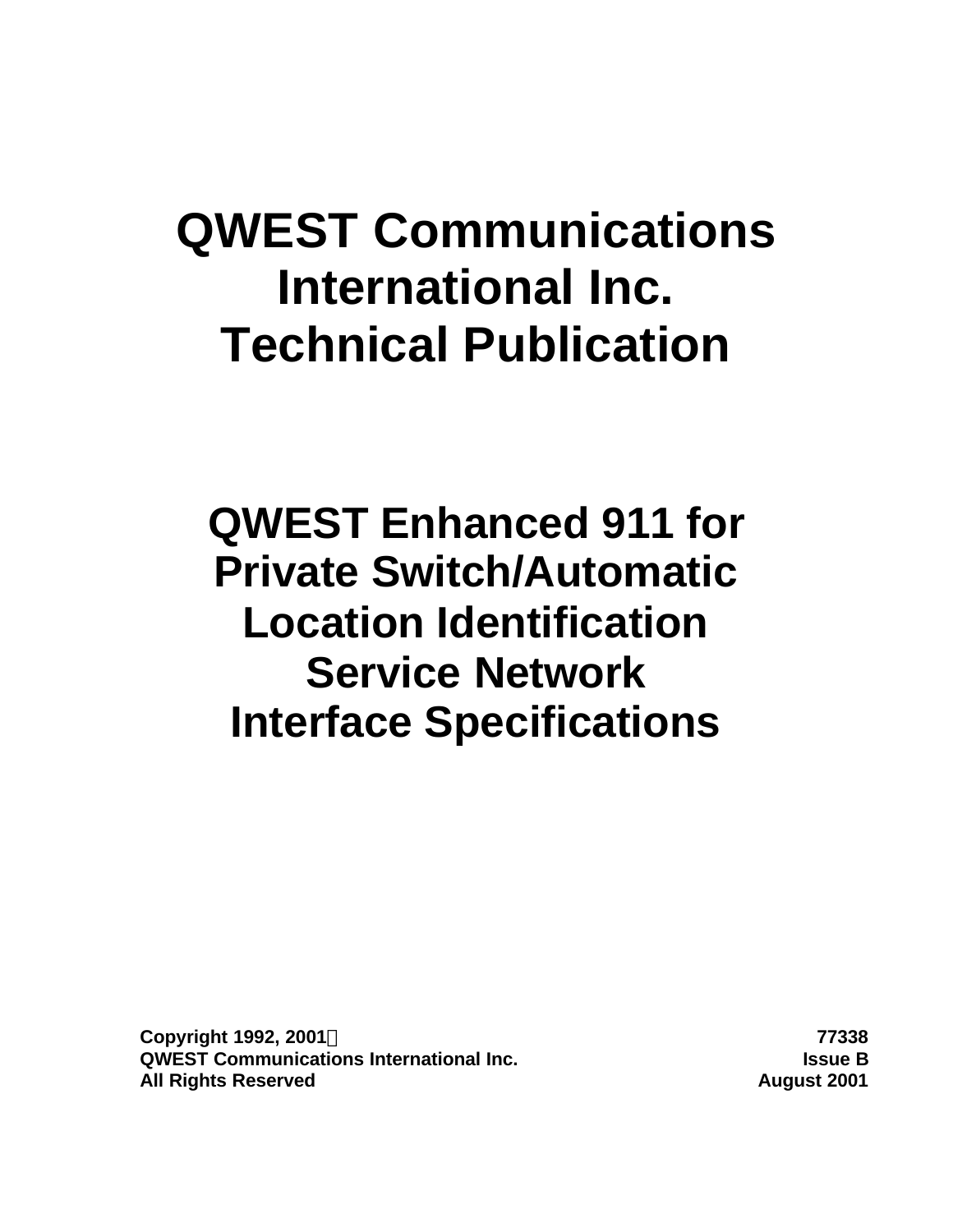#### NOTICE

This document defines the network interface specifications for the product Enhanced 911 for Private Switch/Automatic Location Identification Service (PS/ALI). It describes the transmission channel provided, the transmission performance parameters supported, and the interfaces available. It also specifies the address signaling protocol requirements.

QWEST Communications International Inc. reserves the right to revise this document for any reason, including but not limited to, conformity with standards promulgated by various governmental or regulatory agencies; utilization of advances in the state of the technical arts; or to reflect changes in the design of equipment, techniques, or procedures described or referred to herein.

Liability to anyone arising out of use or reliance upon any information set forth herein is expressly disclaimed, and no representation or warranties, expressed or implied, are made with respect to the use or purchase of customer provided equipment.

This document is not to be construed as a suggestion to any manufacturer to modify or change any of its products, nor does this publication represent any commitment by QWEST Communications International Inc. to purchase any product whether or not it provides the described characteristics.

If further information is required, please contact:

QWEST Communications International Inc. Manager – New Services Planning 700 W. Mineral Ave. MN-F15.15 Littleton, CO 80120 (303) 707-7107 (303) 707-9497 Fax # E-mail: jhsmit2@qwest.com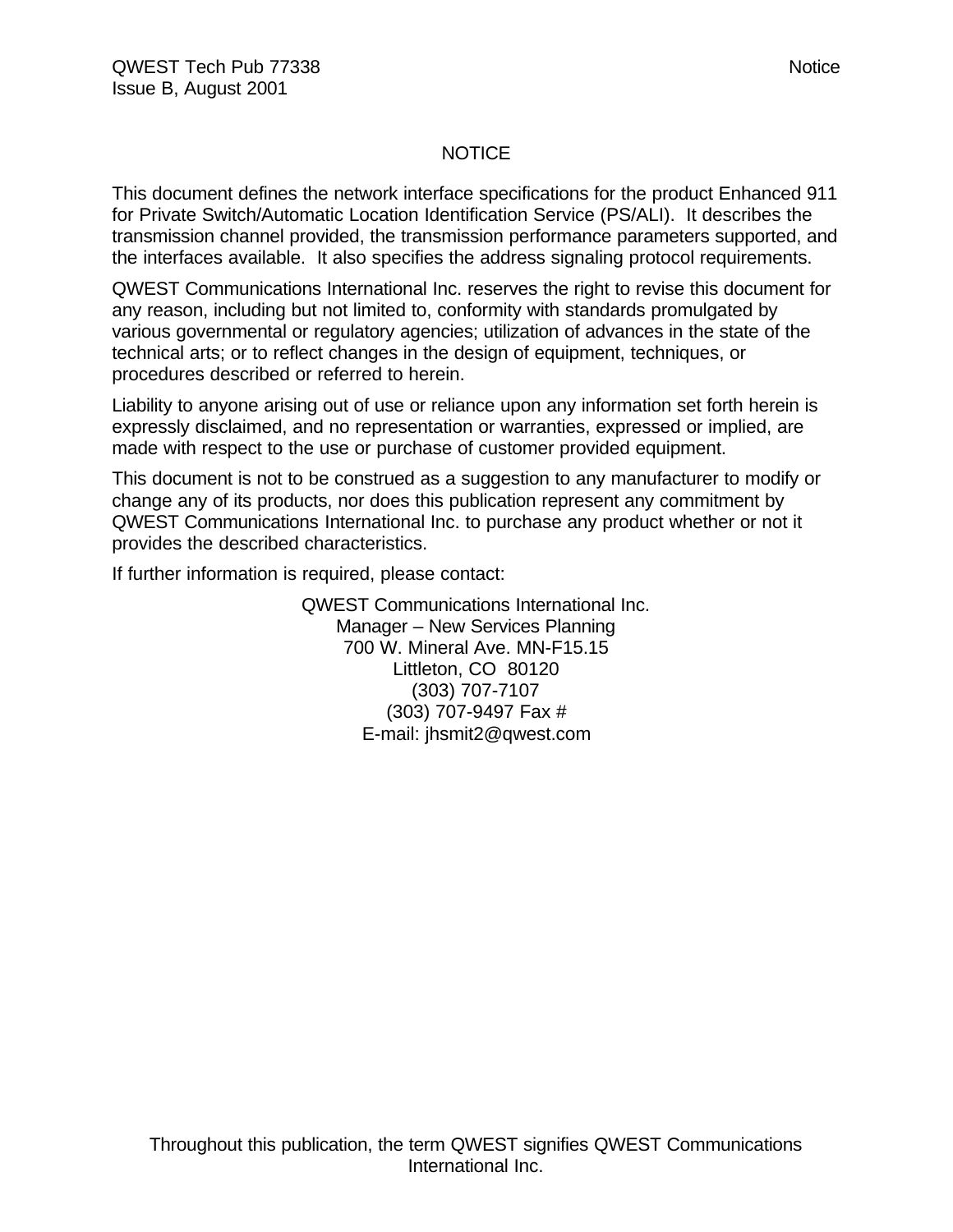#### COMMENTS on PUB 77338

#### PLEASE TEAR OUT AND SEND YOUR COMMENTS/SUGGESTIONS TO:

QWEST Corporation Manager – New Services Planning 700 W. Mineral Ave. MN-F15.15 Littleton, CO 80120 (303) 707-7107 (303) 707-9497 Fax # E-mail: jhsmit2@qwest.com

Information from you helps us to improve our Publications. Please take a few moments to answer the following questions and return to the above address.

| Was this Publication valuable to you in understanding  |      |      |
|--------------------------------------------------------|------|------|
| The technical parameters of our service?               | YES. | NO.  |
| Was the information accurate and up-to-date?           | YES. | NO.  |
| Was the information easily understood?                 | YES  | NO.  |
| Were the contents logically sequenced?                 | YES  | NO - |
| Were the tables and figures understandable and helpful | YES  | NO.  |
| Were the pages legible?                                | YES  | NO.  |

If you answered NO to any of the questions and/or if you have any other comments or suggestions, please explain:

\_\_\_\_\_\_\_\_\_\_\_\_\_\_\_\_\_\_\_\_\_\_\_\_\_\_\_\_\_\_\_\_\_\_\_\_\_\_\_\_\_\_\_\_\_\_\_\_\_\_\_\_\_\_\_\_\_\_\_\_\_\_\_\_\_\_\_\_\_\_ \_\_\_\_\_\_\_\_\_\_\_\_\_\_\_\_\_\_\_\_\_\_\_\_\_\_\_\_\_\_\_\_\_\_\_\_\_\_\_\_\_\_\_\_\_\_\_\_\_\_\_\_\_\_\_\_\_\_\_\_\_\_\_\_\_\_\_\_\_\_

|                         | (Attach additional sheet, if necessary) |
|-------------------------|-----------------------------------------|
|                         | Date ___________                        |
| Company                 |                                         |
| <b>Address</b>          |                                         |
| <b>Telephone Number</b> |                                         |
| E-Mail                  |                                         |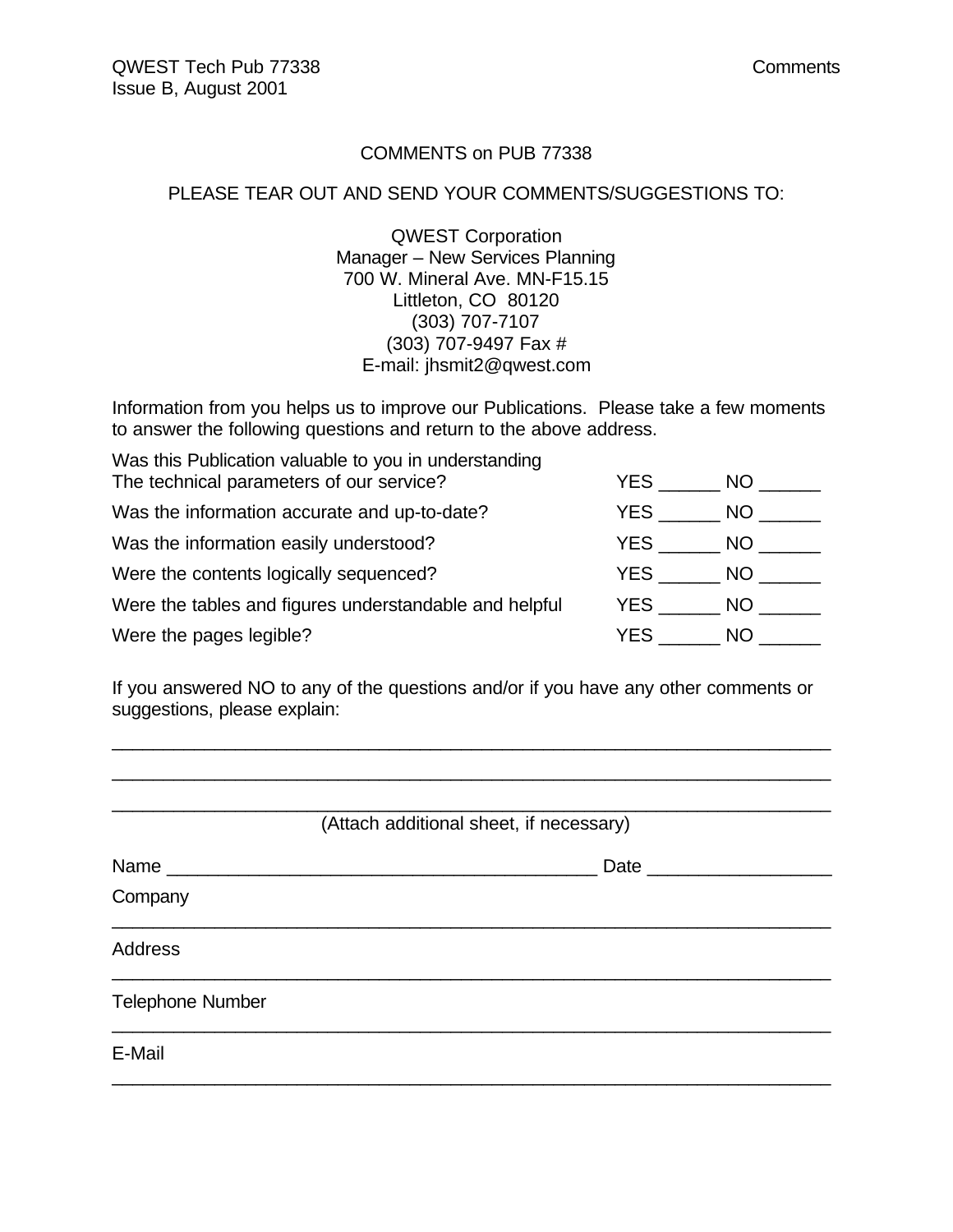# **Chapter and Section**

#### Page

| 1.               | 1.1<br>1.2<br>1.3                             |                                                                                                                       |
|------------------|-----------------------------------------------|-----------------------------------------------------------------------------------------------------------------------|
| 2.               | 2.1<br>2.2                                    |                                                                                                                       |
| 3.               | 3.1<br>3.2<br>3.3<br>3.4                      |                                                                                                                       |
| $\overline{4}$ . | 4.1<br>4.2<br>4.3<br>4.4<br>4.5<br>4.6<br>4.7 | Signaling from a PBX to a QWEST E911 System 4-7                                                                       |
| 5.               | 5.1<br>5.2<br>5.3<br>5.4                      | Network Channel (NC) and Network Channel Interface (NCI) Code<br>Network Channel Interface (NCI) Format Structure 5-1 |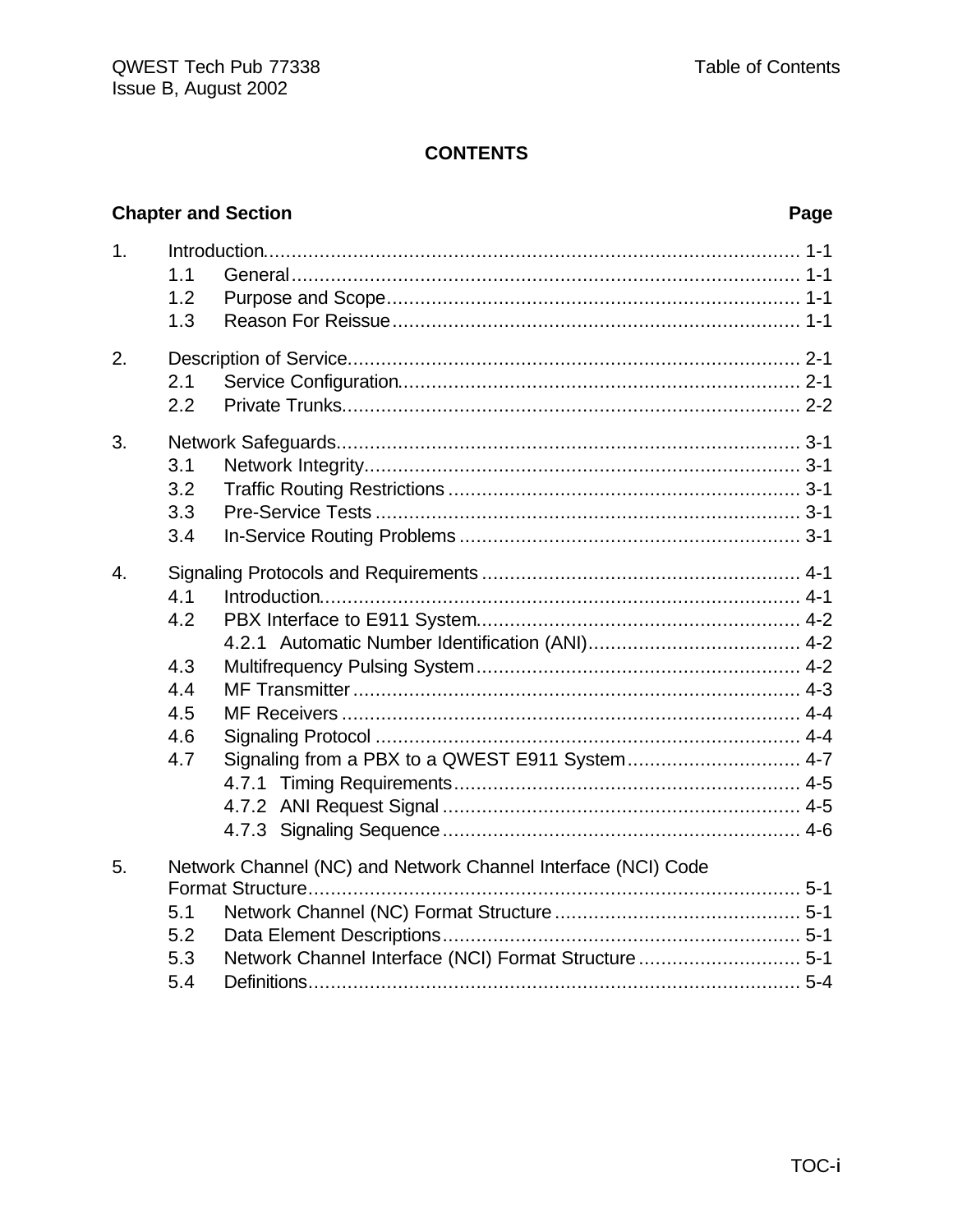# **CONTENTS (Continued)**

|                | <b>Chapter and Section</b>                                                              | Page |
|----------------|-----------------------------------------------------------------------------------------|------|
| 6.             | Network Channel (NC) and Network Channel Interface (NCI)<br>6.1<br>6.2<br>6.3<br>6.4    |      |
| 7.             |                                                                                         |      |
| 8.             | 8.1<br>8.2<br>American National Standards Institute Documents  8-1<br>8.3<br>8.4<br>8.5 |      |
| <b>Figures</b> |                                                                                         |      |
| $2 - 1$        |                                                                                         |      |
| $4 - 1$        | Signaling Sequence when 911 and ANI Sent from a PBX to a                                |      |
| <b>Tables</b>  |                                                                                         |      |
| $4 - 1$        |                                                                                         |      |
| $4 - 2$        |                                                                                         |      |
| $6 - 1$        |                                                                                         |      |
| $6 - 2$        |                                                                                         |      |
| $6 - 3$        |                                                                                         |      |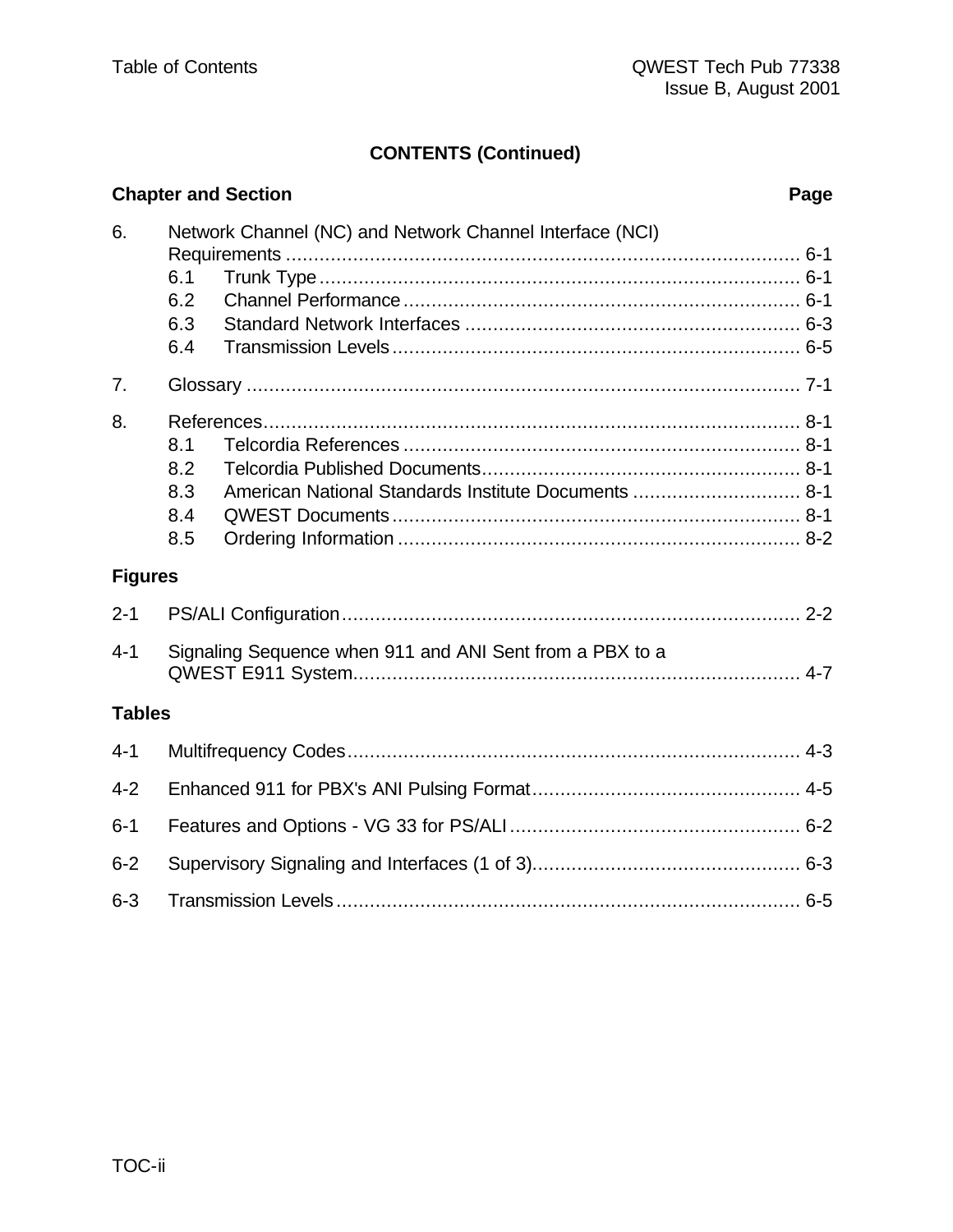# **Chapter and Section Page**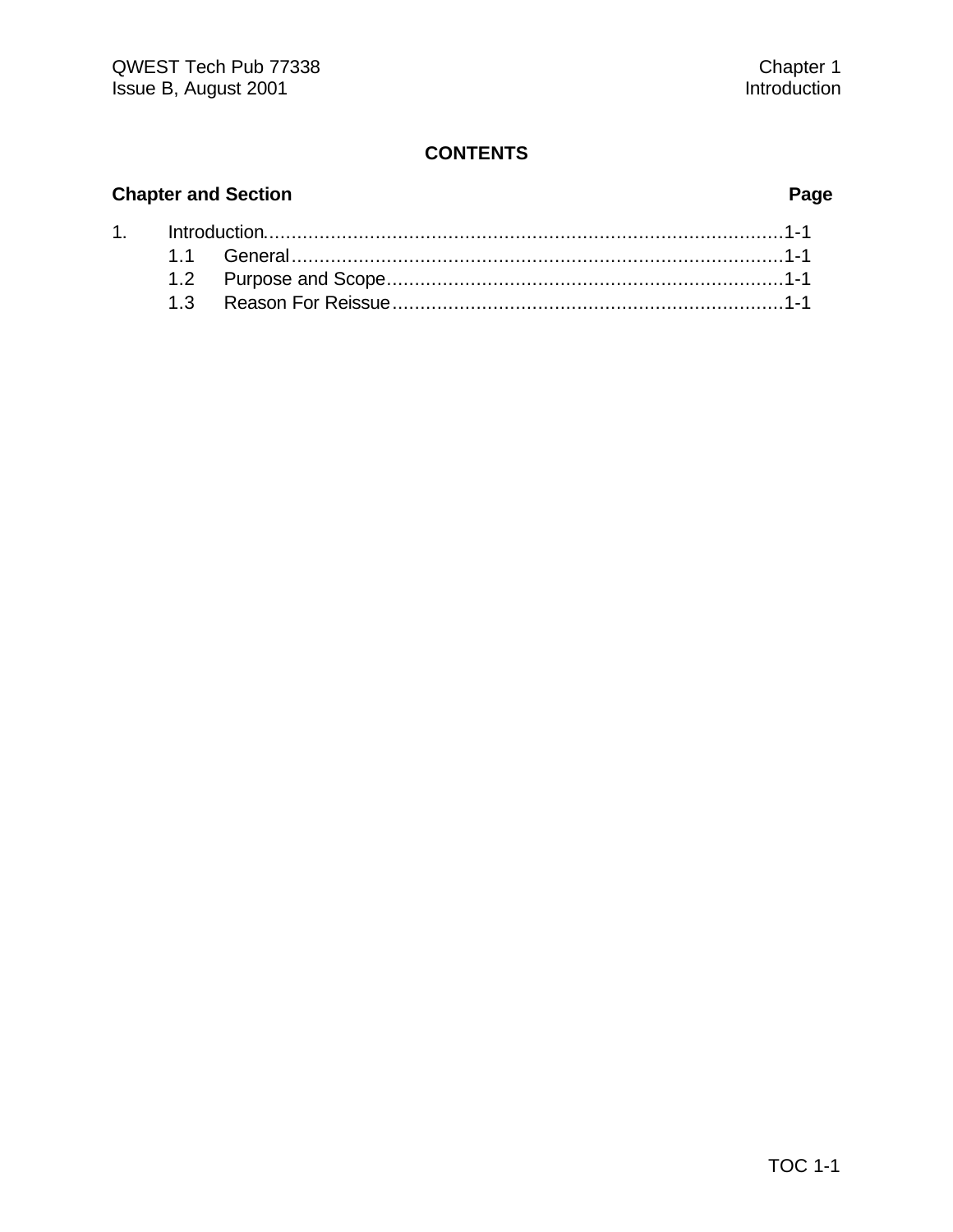#### **1. Introduction**

#### **1.1 General**

This document defines the network interface specifications for the product Enhanced 911 for Private Switch/Automatic Location Identification Service (PS/ALI). It describes the transmission channel provided, the transmission performance parameters supported, and the interfaces available. It also specifies the address signaling protocol requirements.

#### **1.2 Purpose and Scope**

This document is intended as a guide for customers requiring an understanding of the technical aspects of the PS/ALI Service. It defines network interface and signaling protocol requirements, which will ensure compatibility with the E911 network. The transmission channel and parameters supported are also defined.

It is not the intent of this document to provide specific ordering instructions or complete feature descriptions, but to describe the technical options and requirements for PS/ALI Service.

#### **1.3 Reason for Reissue**

To show QWEST Communications International Inc. as the owner of this publication and the one to contact concerning the content.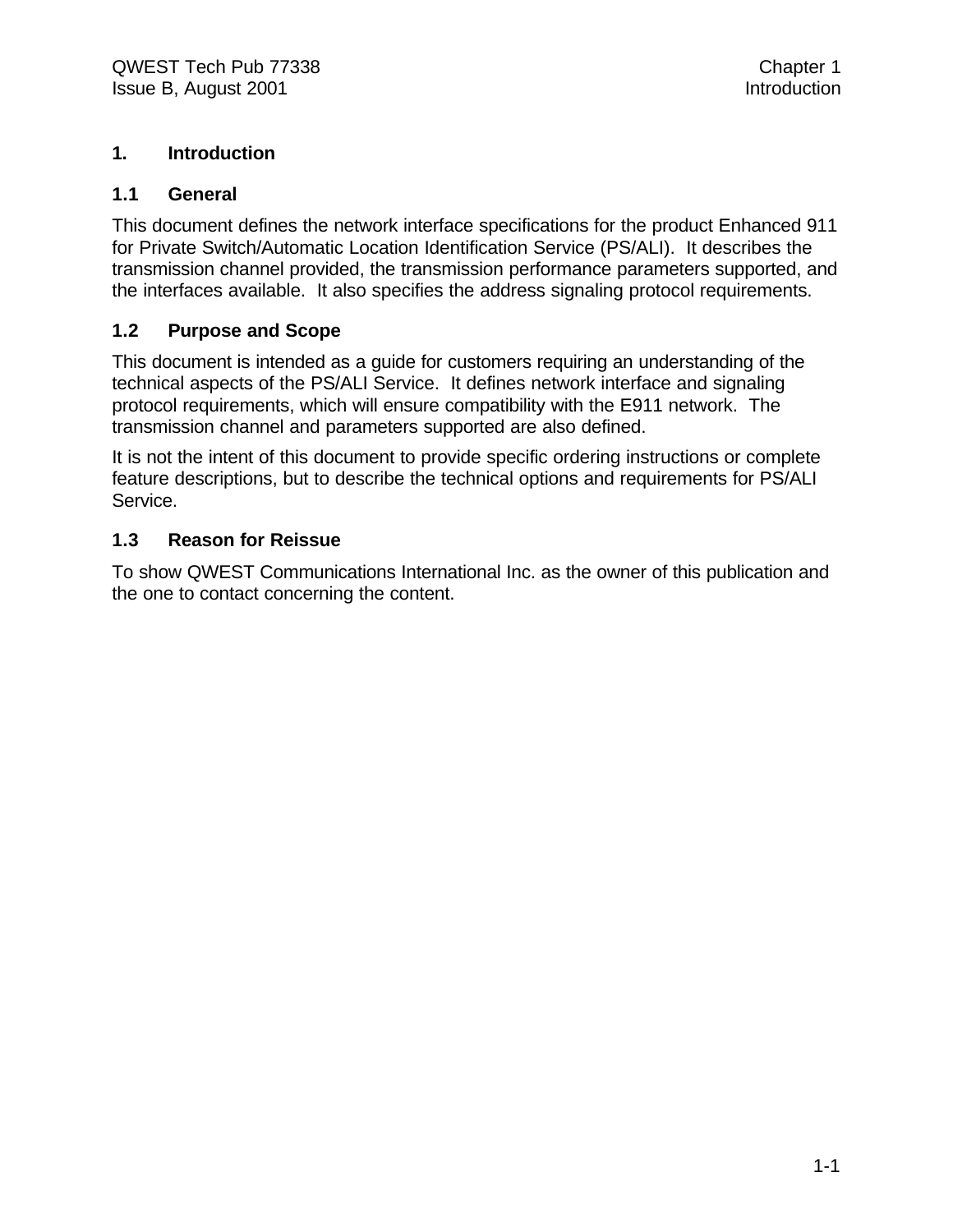| <b>Chapter and Section</b> |  |  | Page |
|----------------------------|--|--|------|
| 2.                         |  |  |      |
|                            |  |  |      |
|                            |  |  |      |
| <b>Figure</b>              |  |  |      |
|                            |  |  |      |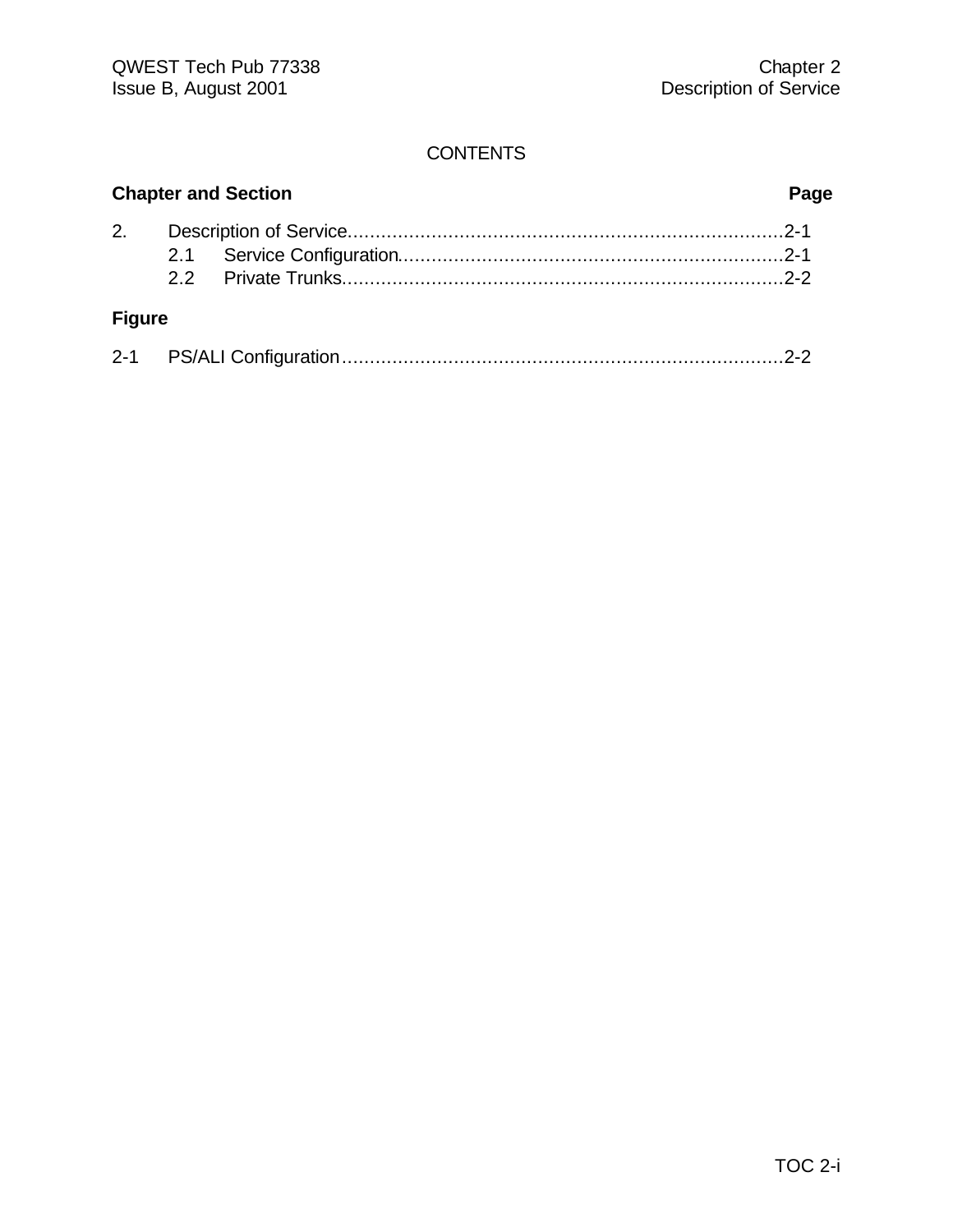#### **2. Description of Service**

The E911 Private Switch/Automatic Location Identification (PS/ALI) Service provides a Private Switch (PBX) customer, located in an E911 serving area, with the ability to offer full E911 service to it's station users. Ordinarily, the location identification information displayed on a Public Service Answering Point (PSAP) attendant screen for a caller from a PBX not equipped with this service will be a billing or service number and address of the PBX (the station may be extended to a different premises). This information may not indicate the actual physical location from which the call is placed. With PS/ALI, location identification information is available to the PSAP when a caller using a connecting station of the PBX dials 911.

PS/ALI Service provides the PBX customer with private E911 trunks from their PBX to the E911 System. To utilize this service, the PBX must be capable of sending the calling station's telephone number to the QWEST E911 network in a specified Multifrequency (MF) Address Signaling protocol. This information is known as Automatic Number Identification (ANI), and when received, is routed by the QWEST E911 system to the appropriate PSAP. There, data specific to the calling station is accessed from Automatic Location Identification (ALI) databases maintained by QWEST.

This critical data associated with the calling location, including the telephone number, name, address, and the nearest responding emergency agencies, greatly enhances the speed and efficiency of the PSAP dispatch operation.

Updates to this station data are supplied to QWEST by the customer as required by moves and changes. Dial up access or tape are examples of how the station data updates to the ALI database might be done. The manner and frequency in which these updates are accomplished is negotiated between the customer and QWEST.

#### **2.1 Service Configuration**

Figure 1 illustrates a PS/ALI Service configuration where a customer has multiple station locations on different premises and these premises would be served by different PSAP locations. The QWEST E911 System will selectively route a PBX user's 911 call to the appropriate PSAP based on the ANI sent by the PBX.

The service is only provided in areas, which already offer E911.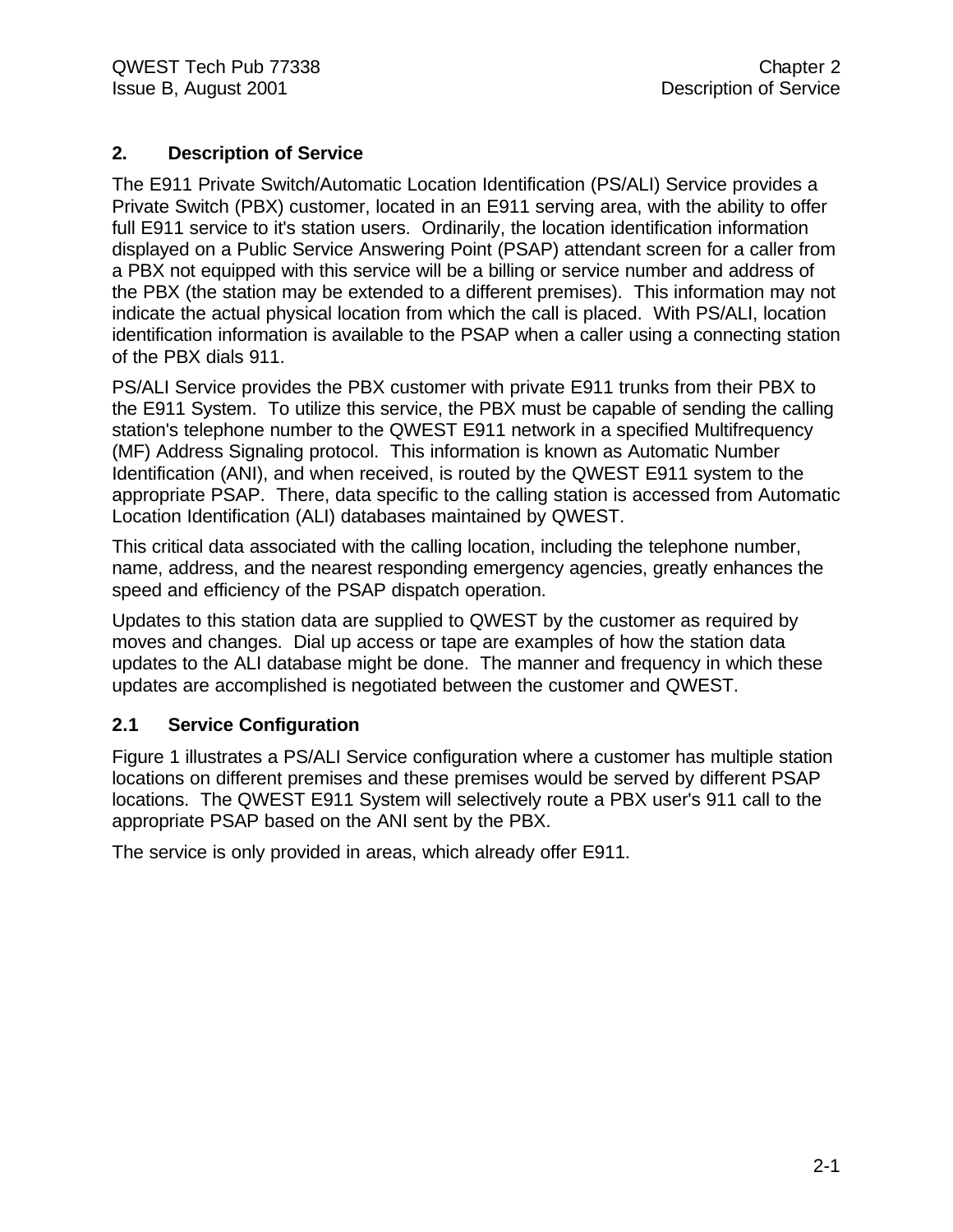

**Figure 2-1:** PS/ALI Configuration

#### **2.2 Private Trunks**

Private dedicated trunks installed between the PBX and a QWEST E911 System provide the transport for E911 calls dialed by stations served by the PBX. Specific transmission parameters, interface options, and signaling requirements are covered later in this document.

The customer is required to install a minimum of two private 911 trunks. QWEST will, upon request, assist the customer in determining if additional E911 trunks should be installed.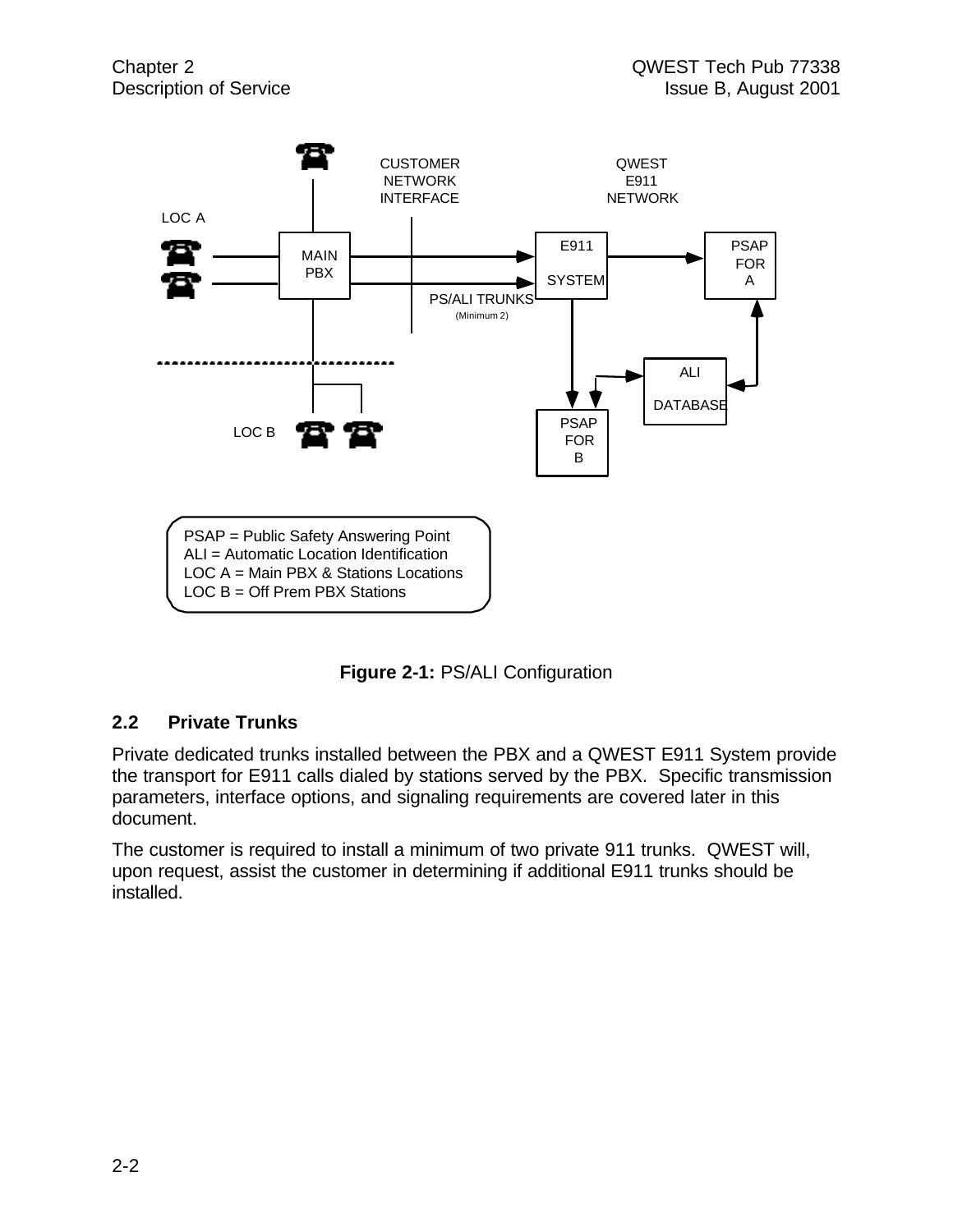# **Chapter and Section Page**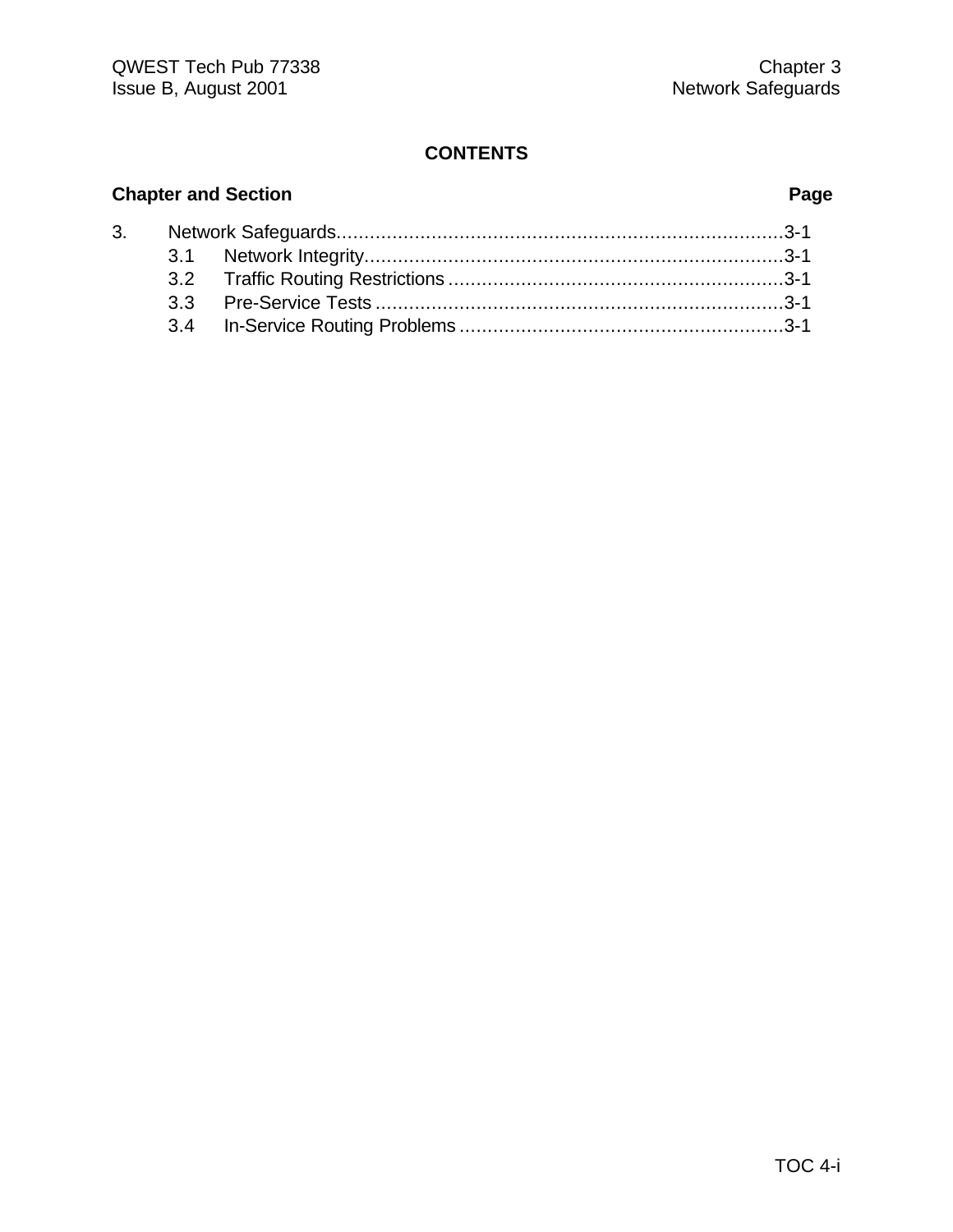#### **3. Network Safeguards**

#### **3.1 Network Integrity**

Because of the urgent nature of any 911 call and due to the constant need to guard against harm or misuse of the Public Switched Network as well as the E911 Network, QWEST places certain restrictions and requirements on the Private Switch/Automatic Location Identification Service (PS/ALI). It is not the intention of QWEST to impede any customer from utilizing this service, but to ensure that those who do comply with these requirements will gain full E911 service without jeopardizing the safety of the network.

Specific Multifrequency (MF) Address signaling protocols and MF sender timing and tone conventions are required. These are detailed in a later section of this document.

Further restrictions and proof of compliance, relative to the routing of traffic by a Private Switch (PBX) into the QWEST E911 Network, are discussed below.

#### **3.2 Traffic Routing Restrictions**

The dedicated trunks between a PBX and the QWEST E911 Network are designed to carry only customer originated 911 traffic and will terminate that traffic **only** at the appropriate Public Safety Answering Point (PSAP). Due to the nature of the E911 network and to prevent fraudulent use of the network, QWEST will not complete calls to other destinations should the PBX mistakenly route them to these trunks.

The PBX must be able to differentiate 911 calls from other traffic and route only 911 calls to these trunks. All other calls must continue to be routed by the PBX to regular outbound trunks. Should a non-911 call, with no or incorrect MF protocol, be delivered by the PBX to these trunks in error, the call would reach a reorder tone from the QWEST E911 System.

#### **3.3 Pre-Service Tests**

To ensure PS/ALI Service is functional and prevent harm to the E911 and Public Switched Network, tests between the customer and QWEST will be conducted prior to final service turn-up. These tests will confirm that appropriate MF signaling protocol is received by QWEST E911 Network and correct routing from the PBX is operational.

#### **3.4 In-Service Routing Problems**

To safeguard the QWEST E911 and Public Switched Network the following guidelines will be followed when problems with PBX routing arise.

If a PBX routes a non-911 call in error but delivers the correct MF signaling protocol to a QWEST E911 System, the system will deliver the call to the appropriate PSAP based on the Automatic Number Identification (ANI) transmitted by the PBX.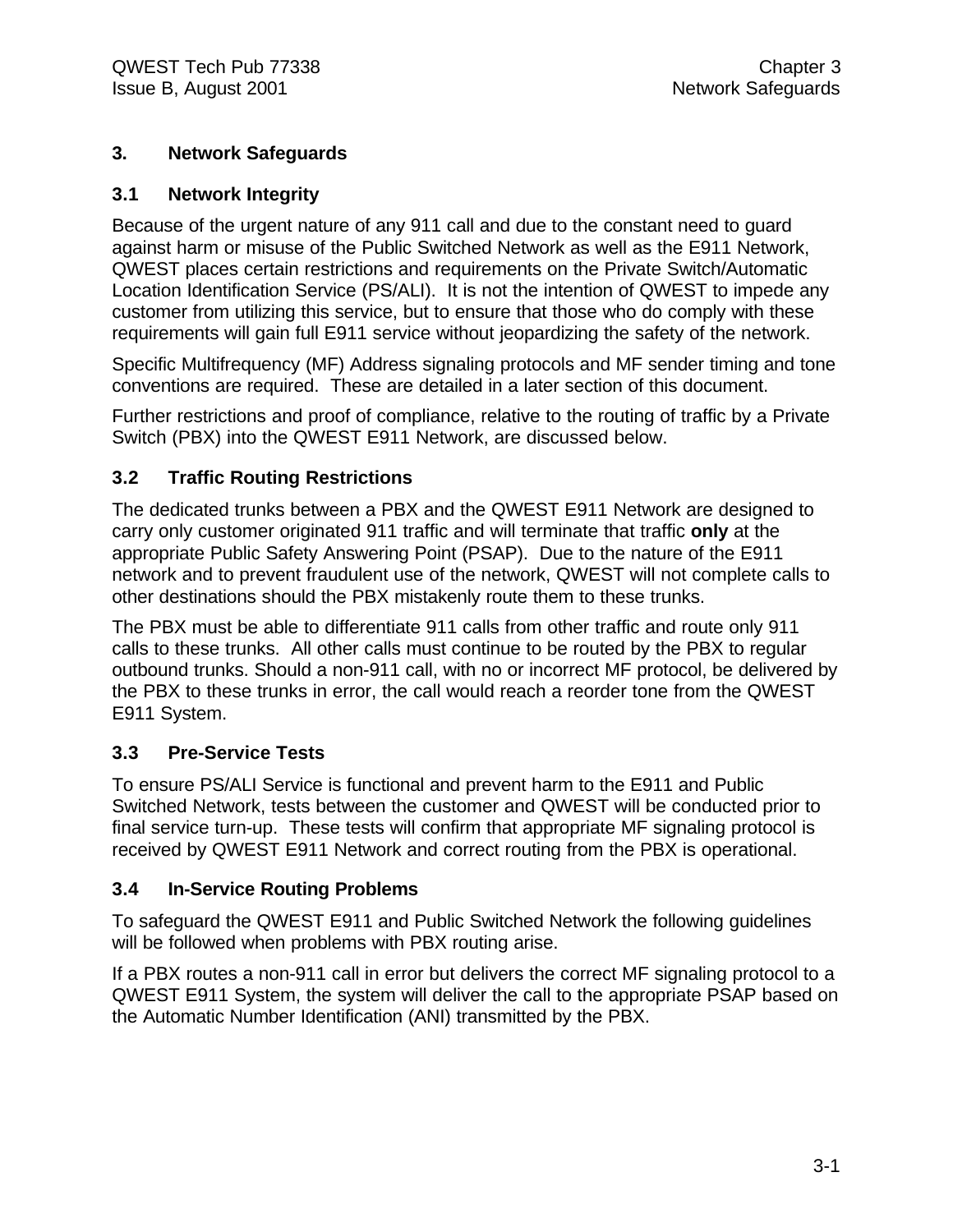The PSAP attendant and caller will immediately recognize that this is a wrong number, and the caller should report these instances to their telecommunications manager. When advised of these occurrences by the customer or the Public Service Agency, QWEST will require the customer to correct routing problems causing non-911 calls to be routed to the 911 trunks.

QWEST will work with a customer to confirm that a routing problem has been corrected. Should such mis-routing continue, QWEST will suspend PS/ALI service until tests conducted jointly between QWEST, the customer, and the Public Service Agency serving the customer area confirm that routing problems have been corrected. If routing problems can not be proven corrected, the PS/ALI service will be terminated.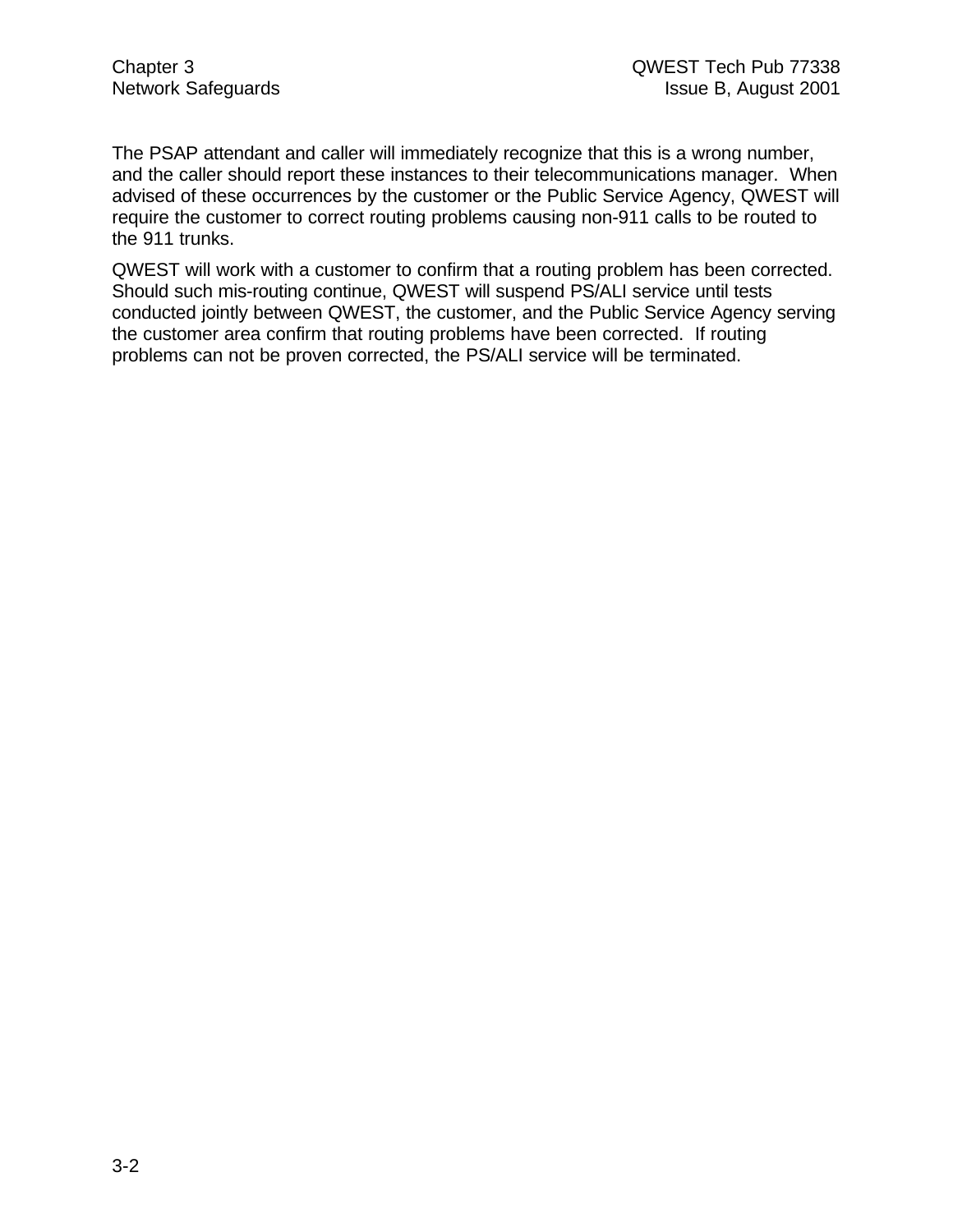|               | <b>Chapter and Section</b>                                                                      | Page |
|---------------|-------------------------------------------------------------------------------------------------|------|
| 4.            | 4.1<br>4.2<br>4.3<br>4.4<br>4.5<br>4.6<br>Signaling from a PBX to a QWEST E911 System4-7<br>4.7 |      |
| <b>Figure</b> |                                                                                                 |      |
| $4 - 1$       | Signaling Sequence when 911 and ANI Sent from a PBX to a                                        |      |
| <b>Tables</b> |                                                                                                 |      |
| $4 - 1$       |                                                                                                 |      |
| $4 - 2$       |                                                                                                 |      |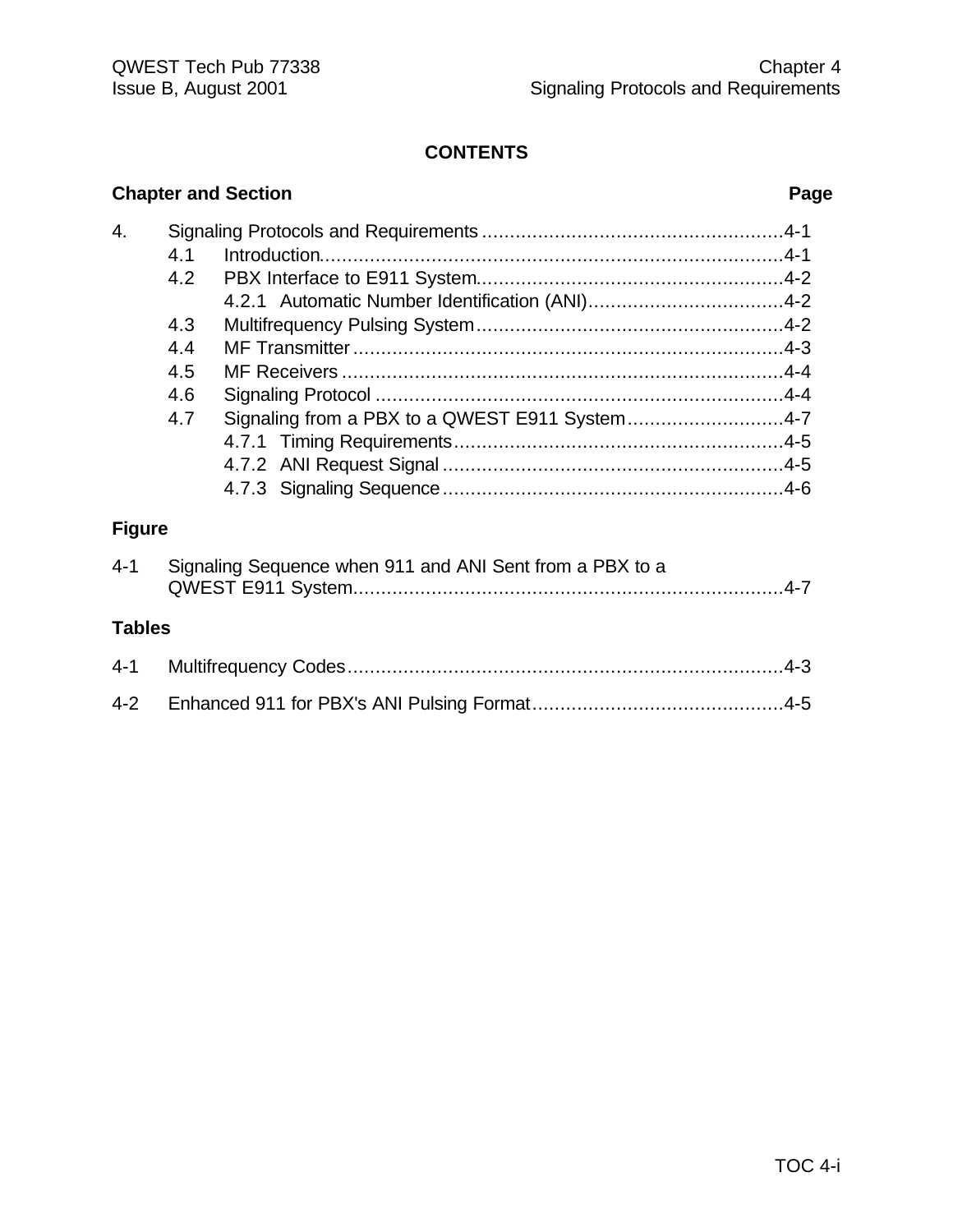#### **4. Signaling Protocols and Requirements**

#### **4.1 Introduction**

This section presents information on the technical requirements for a PBX to interface with Automatic Number Identification (ANI) to the QWEST Network. ANI is required for the provision of Enhanced 911 (E911) features for a Public Safety Agency. Included are the references and guidelines required by PBX customers to make E911 capabilities available for each of their individual stations.

Feature specification documents and technical requirements documents are shown in the Reference Section of this document. These provide additional details for the signaling between the PBX and the E911 System.

To provide E911 service, the PBX must be capable of sending the calling station's telephone number to the QWEST telephone network. PBX's with class 5 office characteristics can provide the required calling telephone number ANI information. The format of the ANI, which a PBX sends, is the same format as used for an outgoing call to a QWEST Centralized Automatic Message Accounting (CAMA) office.

The PBX is connected to the telephone network by a one-way outgoing CAMA type trunk. The dedicated outgoing trunks used for E911 from QWEST local end (class 5) offices are also outgoing CAMA type trunks.

Automatic Number Identification (ANI) used within QWEST networks is a system related feature that causes the local switching system to outpulse the calling subscriber's station Directory Number (DN) to an office or equipment requiring calling number information. At the receiving location the directory number is used as needed, for example, for routing the call. This document describes how a PBX with these ANI capabilities may interface with QWEST's E911 System to provide E911 advantages for its users.

Enhanced 911 improves Basic 911 by automatically providing the Public Safety Answering Point (PSAP) attendant with critical information associated with the calling location; including the telephone number, name, address, and the nearest responding emergency agencies. This detailed information greatly enhances the speed and efficiency of the PSAP dispatch operation. It prevents miscommunications, documents prank calls, and identifies the caller location even when there is no or incomplete verbal communication.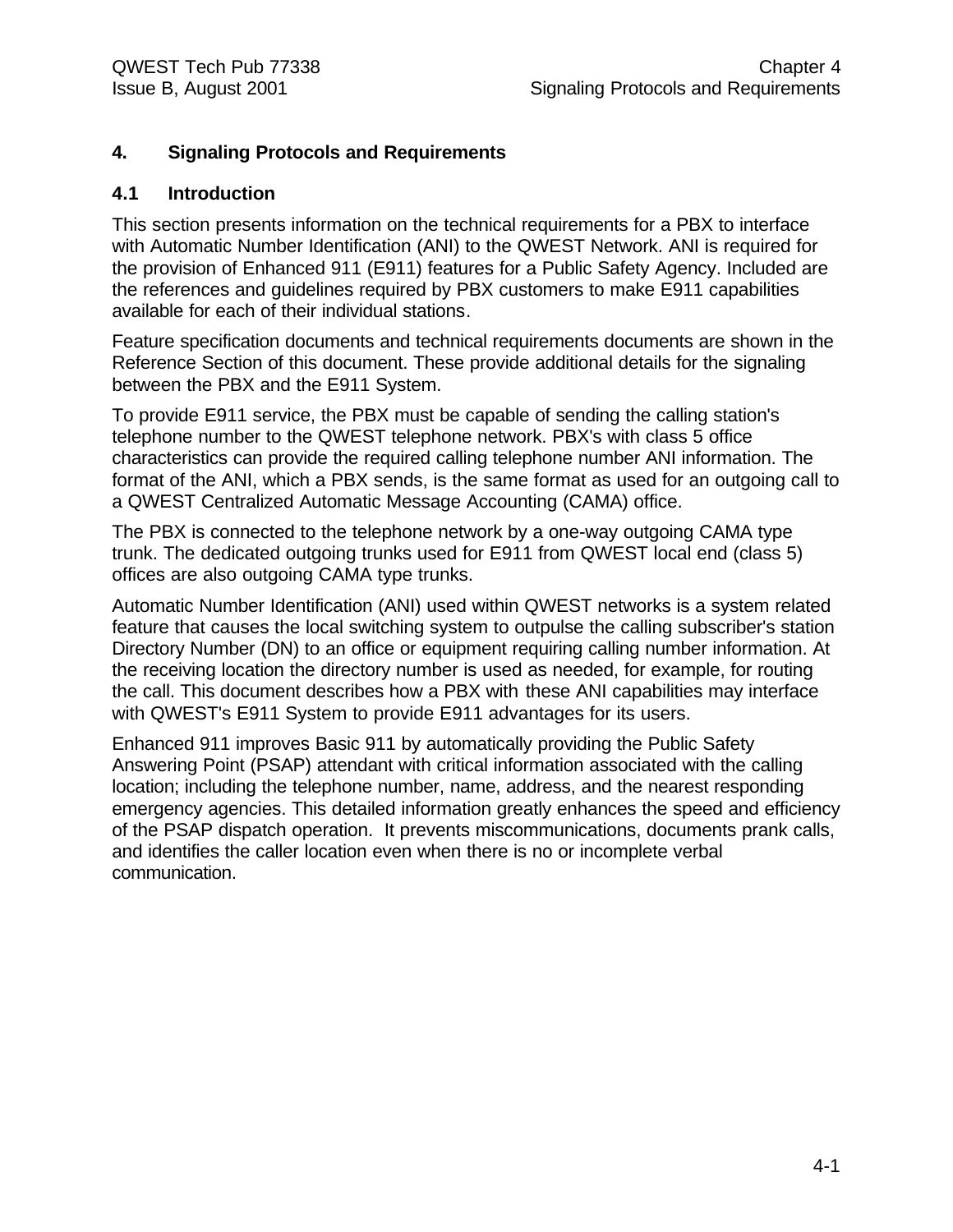### **4.2 PBX Interface to E911 System**

#### **4.2.1 Automatic Number Identification (ANI)**

Automatic Number Identification means that the calling party's station telephone number, also referred to as directory number (DN), can be identified by a switch or PBX, and passed on to another switch or data system. Generally this data is for use in routing or billing a call. In the context of this document, it is assumed that the PBX planning to provide E911 service features has the capability to provide ANI to the QWEST E911 System.

Along with the calling telephone number, the PBX must be capable of passing ANI information digit(s). Traditional signaling requires one (l) digit, while expanded signaling requires two (2) digits. At this time, QWEST will require only that the traditional signaling, single information digit, be used. The information digit is further discussed in the Chapter 4, the paragraph titled, Signaling Protocol.

The PBX must have the capability to send a KP (Key Pulse) signal, the called telephone number (i.e. 911), and an ST (Start Pulse) signal. The ANI request signal sent back to the PBX by the telephone network is described in Chapter 4, Subsection 7.2, titled ANI Request Signal.

All the signaling sent between the PBX and the E911 system will be done with MF (Multifrequency) pulsing. Further information about MF follows in the paragraph under Subsection 4.3 of this section.

#### **4.3 Multifrequency Pulsing System**

The Multifrequency Pulsing system consists of transmitting and receiving equipment for communicating call set up information over telephone trunks by various combinations of two, and only two, of five precise frequencies in the voiceband. Each combination of two frequencies represents a pulse and each pulse represents a digit. The pulses are sent over the regular talking trunks. MF receivers detect the pulses and transfer the digit information to switching control equipment and or data collection systems. MF pulsing is used to transmit called and calling number (ANI) information from a PBX to a QWEST E911 System. The MF system transmits numerical information and control signals. Pulses for the control signals are provided by combinations of tones using a sixth frequency. The six frequencies provide sixteen possible 2-frequency combinations and are spaced 200 Hertz apart.

The six frequencies are 700, 900, 1100, 1300, 1500 and 1700 Hz. Table 4.3 shows the frequency combinations that form the digits and control functions for the MF keypulsing code.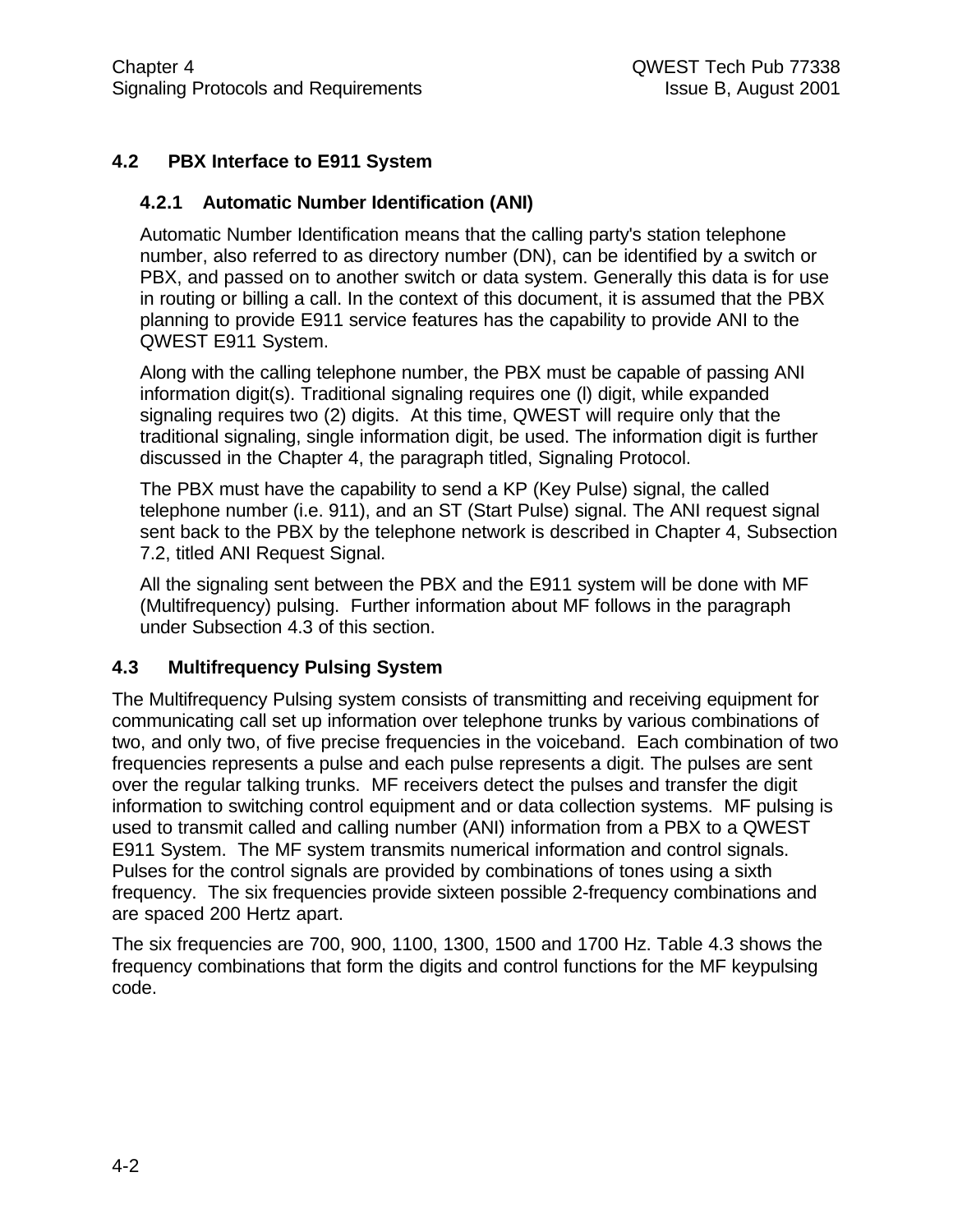| <b>FREQUENCIES</b> | <b>DIGIT AND</b> | <b>EXPANDED</b> |                 | <b>TSPS EQUAL</b> |
|--------------------|------------------|-----------------|-----------------|-------------------|
| <b>IN Hz</b>       | <b>CONTROL</b>   | <b>INBAND</b>   | <b>CCITT</b>    | <b>ACCESS</b>     |
| $700 + 900$        | 1                |                 |                 |                   |
| $700 + 1100$       | $\overline{2}$   | Coin Collect    |                 |                   |
| $700 + 1300$       | 4                |                 |                 |                   |
| $700 + 1500$       | 7                |                 |                 |                   |
| $700 + 1700$       |                  | Ringback        | Code 11         | ST3P (ST")        |
| $900 + 1100$       | 3                |                 |                 |                   |
| $900 + 1300$       | 5                |                 |                 |                   |
| $900 + 1500$       | 8                | Opr Released    |                 |                   |
| $900 + 1700$       |                  |                 | Code 12         | STP (ST')         |
| $1100 + 1300$      | 6                |                 |                 |                   |
| $1100 + 1500$      | 9                |                 |                 |                   |
| $1100 + 1700$      | <b>KP</b>        | Coin Return     | KP <sub>1</sub> |                   |
| $1300 + 1500$      | $\mathbf 0$      | Opr Attached    |                 |                   |
| $1300 + 1700$      |                  |                 | KP <sub>2</sub> | ST2P (ST")        |
|                    |                  | Coin Collect    |                 |                   |
| $1500 + 1700$      | <b>ST</b>        | Opr Released    |                 | <b>ST</b>         |

**Table 4-1** Multifrequency Codes

### **4.4 MF Transmitter**

The transmission of ANI information from a PBX capable of providing ANI to a QWEST E911 System must be done by using MF pulsing and conform to the following requirements.

The MF senders transmitting to QWEST Communications E911 Systems must outpulse with pulses and interdigital periods of  $60 \pm 0.5$  milliseconds each (a rate of approximately 8.3 digits per second). The MF pulsing rates presently accepted in QWEST networks are 58 to 75 milliseconds for the Start Pulse (ST) signal, digit pulses, and interdigital intervals. Some specific sender pulse and interdigital intervals are given for various switches in the BOC Notes on the LEC Networks, SR-TSV-002275.

The Key Pulse (KP) signal duration is 90 to 120 milliseconds. It is considered good practice for senders to outpulse KP signals near 120 milliseconds to provide a margin against transmission impairments such as delay distortion. The duration of KP signals accepted by QWEST networks is 90 to 120 milliseconds.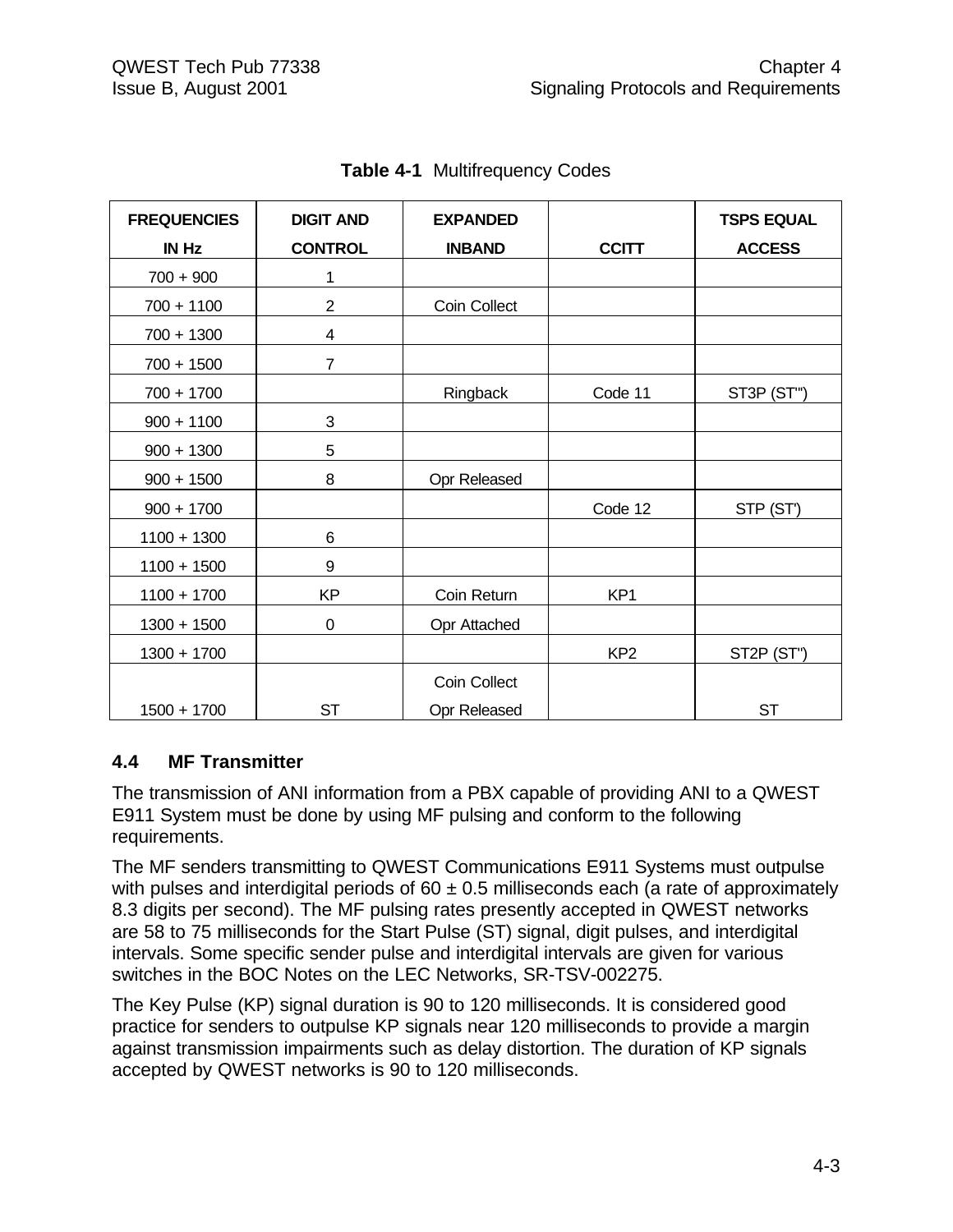Senders used by PBX switching systems must be arranged so that, under normal conditions, the two tones comprising an MF signal pulse are applied to the trunk simultaneously and neither tone is transmitted if either tone source should fail. The LSSGR, TR-TSY-000506, requires that the MF transmitter start and end the two tones within 1 millisecond of each other.

MF senders provided by a customer's PBX must meet LSSGR requirements as noted in Chapter 6.

#### **4.5 MF Receivers**

The MF receiver is connected to a trunk as required. It does not respond to voicefrequency currents. The unit can receive and pass on the number codes and the ST signal to its associated sender or other connected equipment.

QWEST Communications, Inc. MF receivers meet LSSGR requirements as noted in Chapter 6.

#### **4.6 Signaling Protocol**

Pulsing characteristics between the PBX and the QWEST E911 System for the called and calling number are the same as the characteristics for normal pulsing within the QWEST network and are described in Table 4-2.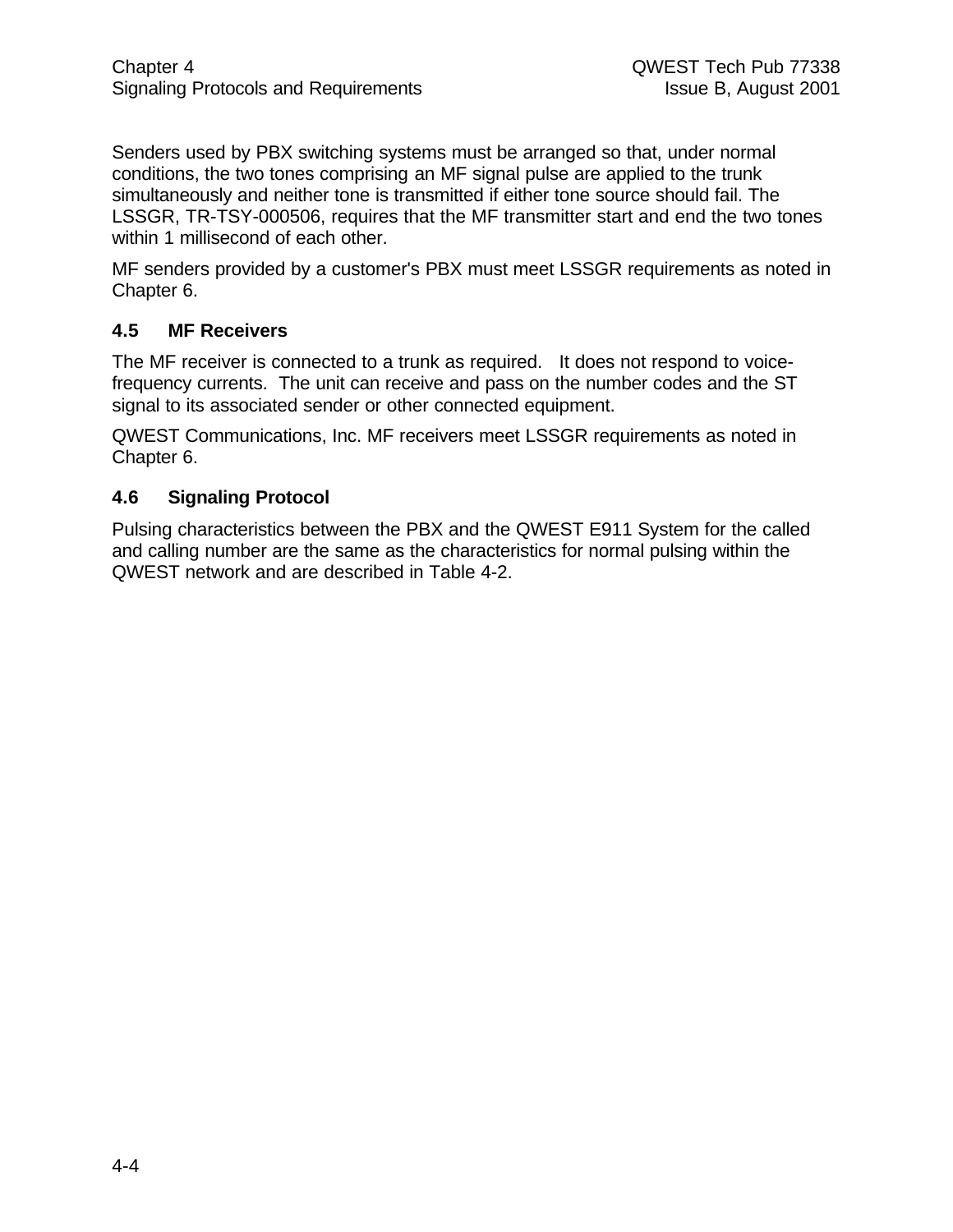| <b>TYPE OF CALL</b>                                                                                                                                        | <b>CALLED NUMBER</b>                                                               | <b>CALLING NUMBER</b> |
|------------------------------------------------------------------------------------------------------------------------------------------------------------|------------------------------------------------------------------------------------|-----------------------|
| Controlled Outpulsing (MF)                                                                                                                                 | KP--911--ST                                                                        | KP-I-7 digits-ST      |
| NOTE <sub>1</sub>                                                                                                                                          | <b>or</b>                                                                          |                       |
|                                                                                                                                                            | <b>KP--11--ST</b>                                                                  |                       |
|                                                                                                                                                            | <b>or</b>                                                                          |                       |
|                                                                                                                                                            | <b>KP--1--ST</b>                                                                   |                       |
|                                                                                                                                                            | NOTE <sub>2</sub>                                                                  |                       |
|                                                                                                                                                            | "I" is an information digit. It has the following meanings in QWEST network usage. |                       |
|                                                                                                                                                            |                                                                                    |                       |
|                                                                                                                                                            | <b>INFORMATION DIGITS</b>                                                          |                       |
| Automatic Identification (AI)                                                                                                                              |                                                                                    | 0                     |
| Identification Failure (IF)                                                                                                                                |                                                                                    | $\overline{2}$        |
| AI - Automatic Identification of the calling number has been done in the orginating PBX; the 7 digit<br>directory (calling) number (NXX-XXXX) will follow. |                                                                                    |                       |
|                                                                                                                                                            | IF - An Identification Failure has occurred in the originating PBX.                |                       |
| KP - Key pulse signal indicates the start of a field of information.                                                                                       |                                                                                    |                       |
| ST - Start signal indicates the end of a field of information.                                                                                             |                                                                                    |                       |

# **Table 4-2** Enhanced 911 for PBX's ANI Pulsing Format

- **Note 1:** Primed start pulses, though not required by these formats, are accepted as start pulses by an E911 System.
- **Note 2:** Customer must specify called number format at the time service is ordered: 911, 11, or 1.

### **4.7 Signaling from a PBX to a QWEST E911 System**

QWEST uses interoffice address signaling and ANI from end office switches to provide E911. The address signals and ANI sent from a customer's PBX to an E911 system must conform to the pulsing and transmission characteristics used within QWEST's networks.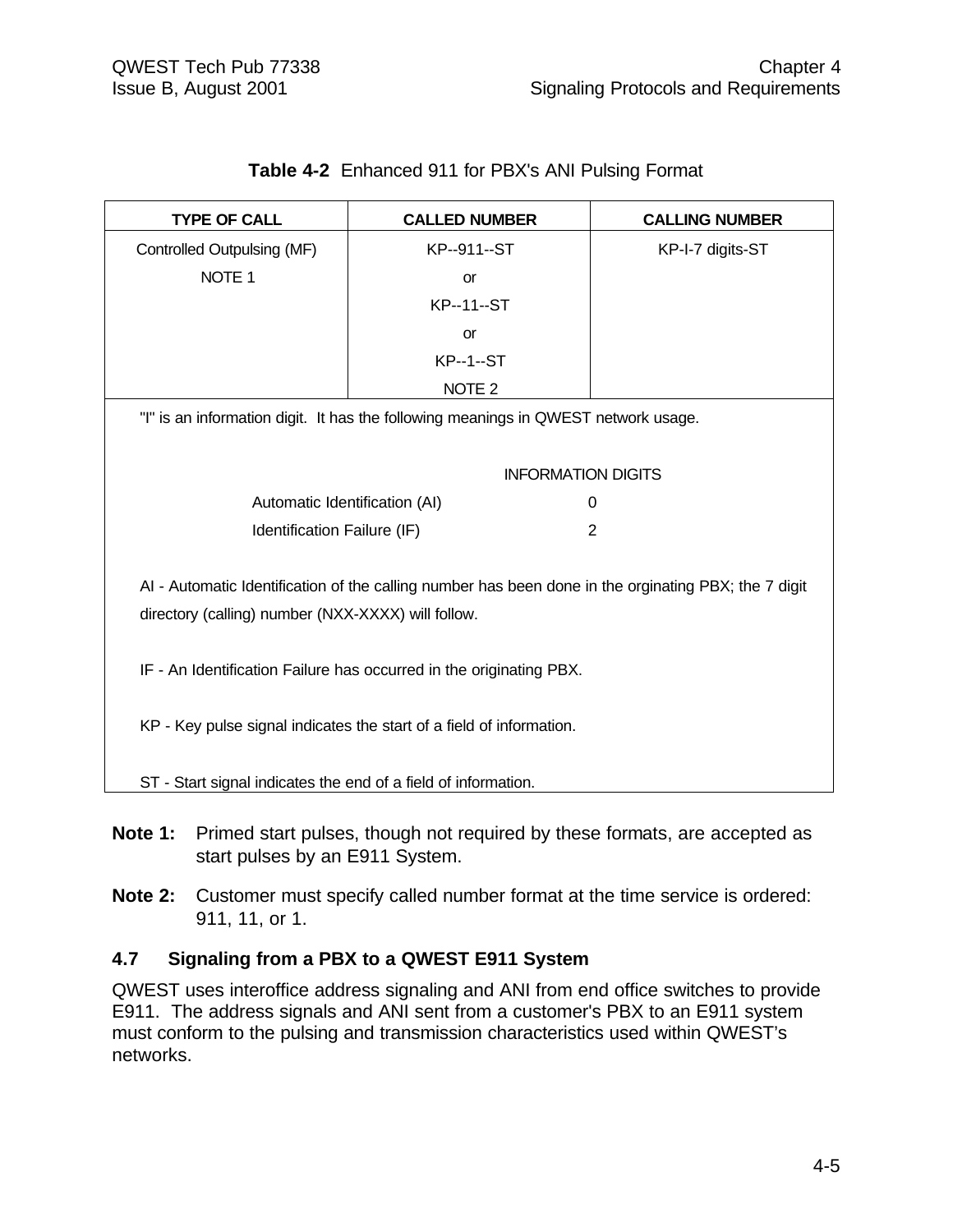Centralized Automatic Message Accounting (CAMA) offices provide QWEST the ability to record call details for subscriber billing and handle noncoin, direct-dialed calls. For clarity in using the references in SR-TSV-002275 to study the forwarding of ANI, the customer's PBX takes the appearance of an end office. The E911 System takes on the characteristics of a CAMA office when receiving address and ANI signaling. The called number is sent on a wink-start basis for MF pulsing calls, and the calling number, ANI, is sent using MF pulsing.

### **4.7.1 Timing Requirements**

The timing requirements at the originating PBX for inband signaling are:

| Wink Sent        | 70 to 130 ms |
|------------------|--------------|
| Wink Received    | 50 to 150 ms |
| Delay after wink | 95 to 195 ms |
| MF tone duration | >900 ms      |

### **4.7.2 ANI Request Signal**

When a 911 call is directed to a QWEST E911 System and the originating PBX is capable of providing station ANI, the E911 System sends a steady-state off-hook signal after receiving the called number. This is the request for the ANI outpulsing of the calling number. The ANI request signal (off-hook), also used as a supervisory signal, persists until after the calling party disconnects or until 11 to 13 seconds after the called party disconnect is received at the E911 System office.

It is desirable that the ANI request signal be detected as soon as possible by the PBX, but it should be differentiated from off-hook hits.

On MF pulsing to a QWEST E911 System, the off-hook from the System's equipment can be returned to the sending PBX as soon as the ST pulse is recognized by that equipment. As a result, the off-hook can arrive at the sending PBX while the ST pulse is still being sent. In QWEST end offices, the senders do not recognize the return of an off-hook signal while the ST pulse is being sent because they are blind to the supervisory state during and after the outpulsing of the ST pulse. TR-NPL-000275, Section 6, discusses this condition on unexpected stops.

The off-hook indication sent by the E911 System signals the sending PBX to start outpulsing the ANI information. There is no requirement for a delay between the receipt of the off-hook start dial by the PBX and its sending of the KP pulse of the ANI information. However, it is good practice to have a minimum delay of 50 milliseconds between these two signals to permit the transients associated with the off-hook start-dial signal to dissipate before the first MF pulse is sent.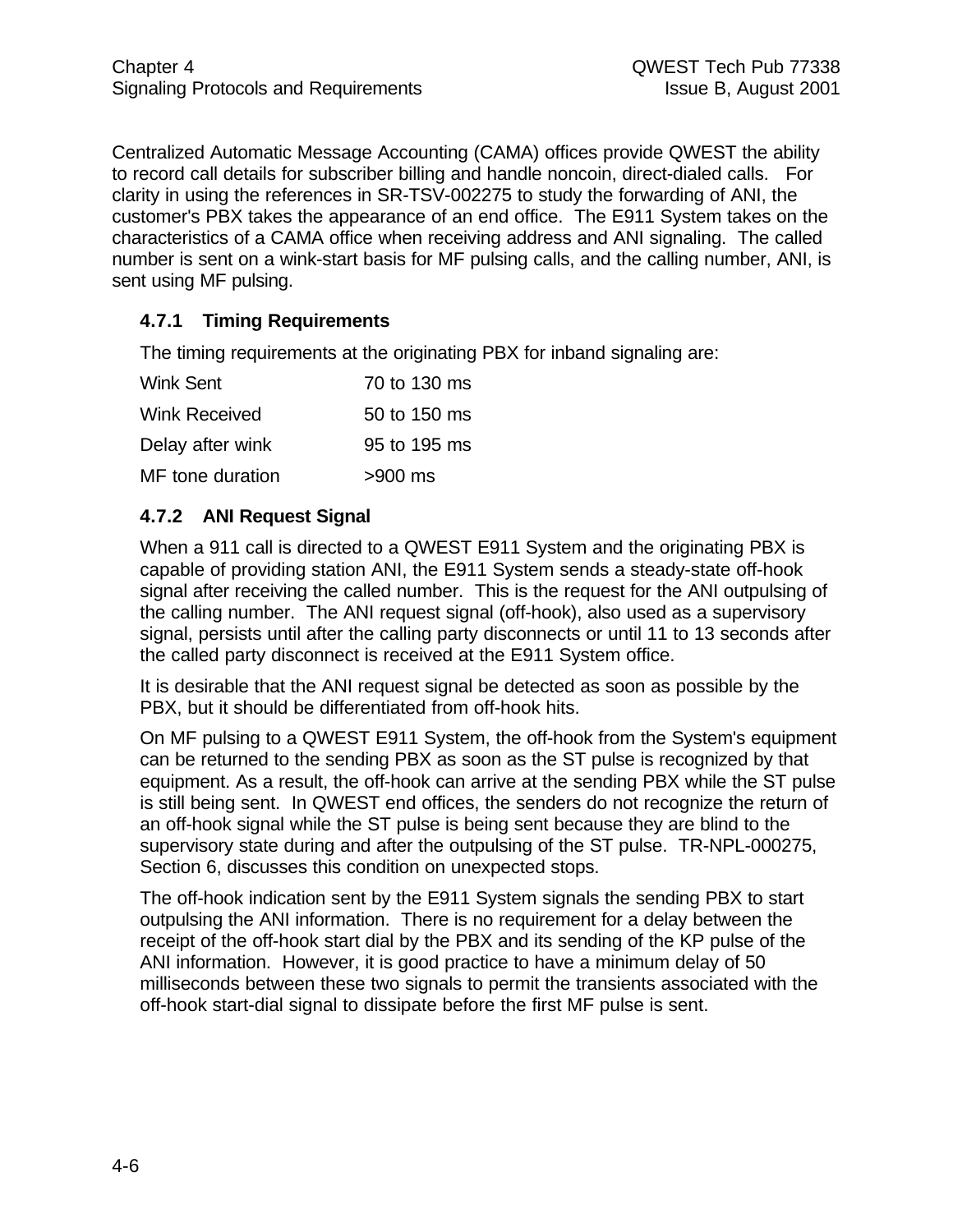#### **4.7.3 Signaling Sequence**

The signaling sequence for providing E911 service from a PBX to a QWEST E911 System is shown in Figure 4-1.

When the calling party disconnects first, the PBX sends an on-hook signal to the E911 System and may release the trunk after an on-hook signal is received from the E911 System. When the E911 System receives the on-hook signal, the System connection is released and an on-hook signal is sent to the PBX.

When the PSAP attendant disconnects first, the PSAP equipment sends an on-hook to the E911 System. The E911 System begins a 1.2 second flash timing, which times out in this case, thus signaling a disconnect. The E911 System sends an on-hook signal to the PBX and begins 4 to 5 second timing for receiving an on-hook from the PBX. This 4 to 5 second timing is unique for E911 calls to a PSAP and, in fact, is the forced disconnect service for the E911 feature.

#### SIGNALING SEQUENCE

After a PBX station user dials 911:

| <b>PBX</b>     | QWEST                                                                                  |
|----------------|----------------------------------------------------------------------------------------|
|                | E911 SYSTEM                                                                            |
| $\mathbf{1}$ . |                                                                                        |
| 2.             |                                                                                        |
| 3.             |                                                                                        |
| 4.             |                                                                                        |
| 5.             |                                                                                        |
| 6.             | <------------------------E911 SYSTEM Connects Talking Path---------------------------> |
| 7 <sub>1</sub> |                                                                                        |
|                | Calling Party goes on-hook                                                             |
| 8.             |                                                                                        |
| 9.             | <------------------QWEST E911 SYSTEM Disconnects (ON-HOOK)----------------->           |
|                |                                                                                        |

**Figure 4-1** Signaling Sequence when 911 and ANI Sent from a PBX to a QWEST E911 System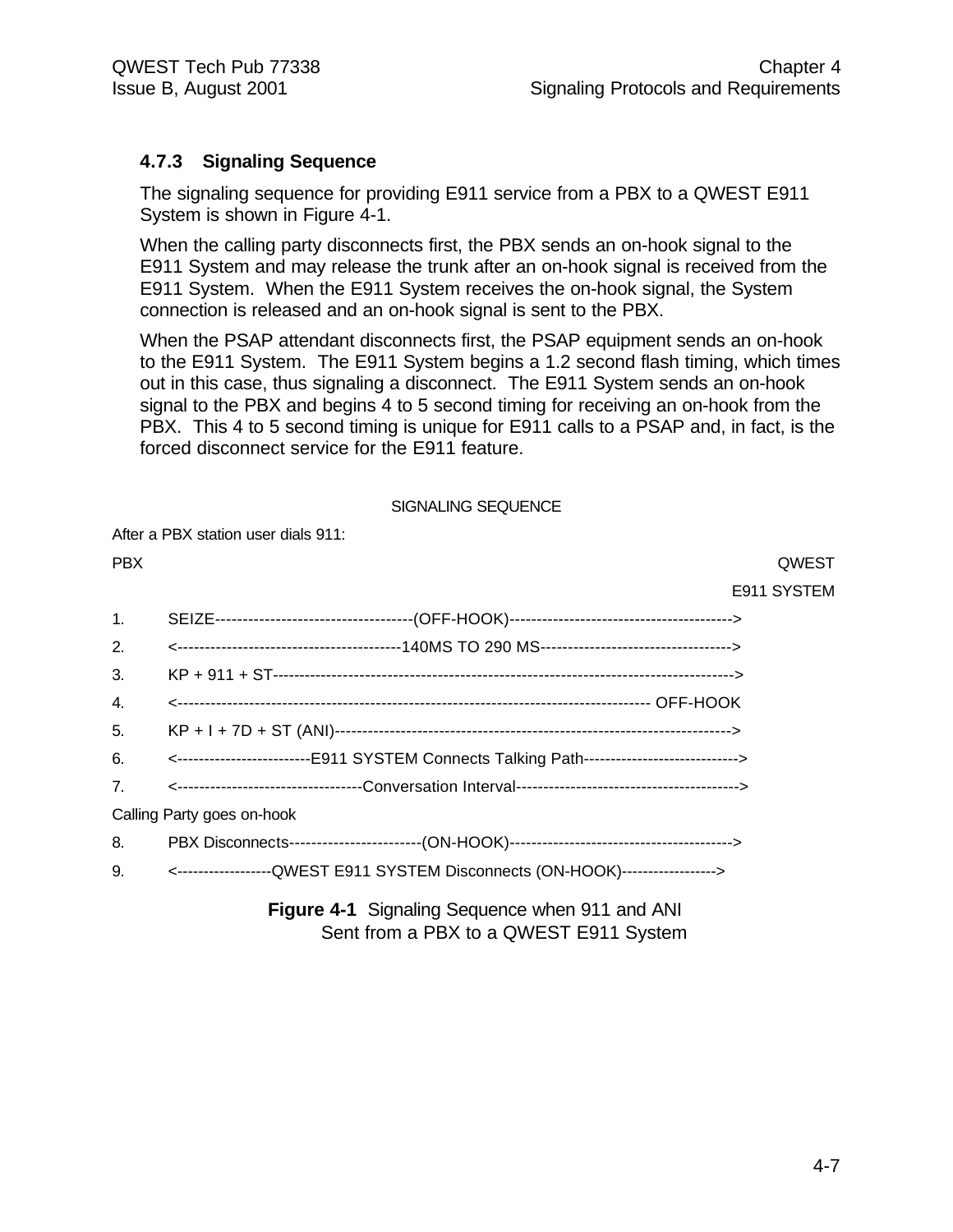# **Chapter and Section Page** 5. Network Channel (NC) and Network Channel Interface (NCI) Code Format Structure.....................................................................................5-1 5.1 Network Channel (NC) Format Structure.........................................5-1 5.2 Data Element Descriptions.............................................................5-1 5.3 Network Channel Interface (NCI) Format Structure ..........................5-1 5.4 Definitions.....................................................................................5-4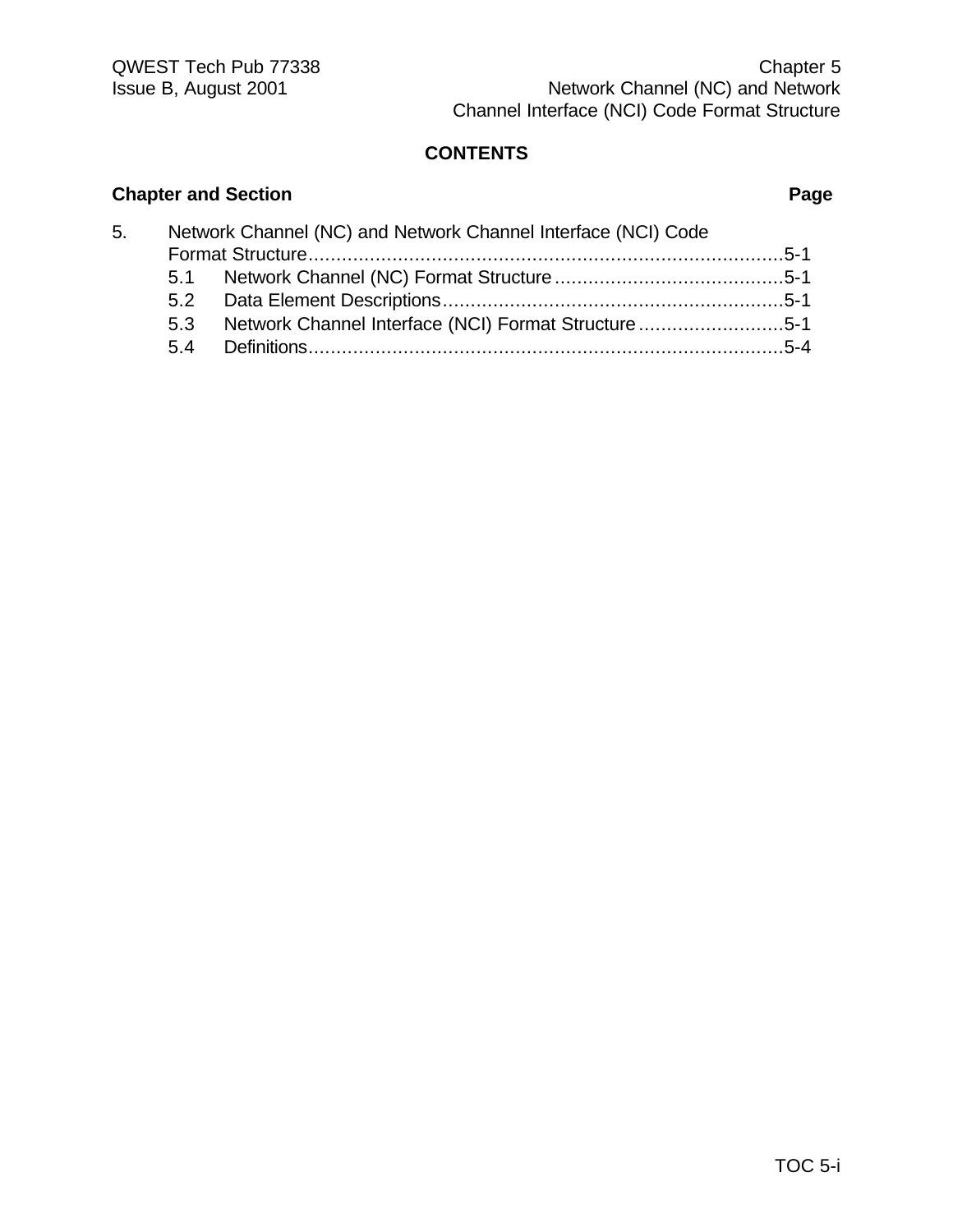#### **5. Network Channel (NC) and Network Channel Interface (NCI) Code Format Structure**

#### **5.1 Network Channel (NC) Format Structure**

Network Channel Code Format Structure. The NC code is a four-character code that consists of two (2) data elements (See Figure 5-1).

| <b>Channel Service</b><br>Code |  | <b>Optional Feature</b><br>Code |
|--------------------------------|--|---------------------------------|
|                                |  |                                 |

**Figure 5-1** Network Channel (NC) Code Format Structure

 $X =$  Alpha-numeric

 $-$  = Hyphen

#### **5.2 Data Element Descriptions**

Figure 5-1 shows the format of the NC structure. The following paragraphs explain each data element.

Channel Service Code. The Channel Service code (character positions 1 and 2) is a two-character alpha or alpha-numeric code that describes the channel service in an encoded form. The channel service code will typically be specified as the service code of the special service circuit or the transmission grade of the message trunk circuit. The NC channel service code field is always filled.

Optional Feature Code. The Optional Feature code (positions 3 and 4) is a twocharacter alpha, alpha-numeric or hyphen that represents the option codes available for each channel service code. A hyphen (-) is a special character that is used in positions 3 or 4 of the NC code to indicate the absence of features or options. Standard combinations of this code will allow the customer to enhance the technical performance of the requested channel, or to further identify the type of service. It is also used to specify options such as conditioning, effective 4-wire, multi-plexing, etc.

NC Fill Requirements. The NC optional feature code field is always filled. All four character positions of a NC code must be filled.

### **5.3 Network Channel Interface (NCI) Format Structure**

The NCI code format is a maximum twelve-character code that consists of five (5) data elements (see Figure 5-2).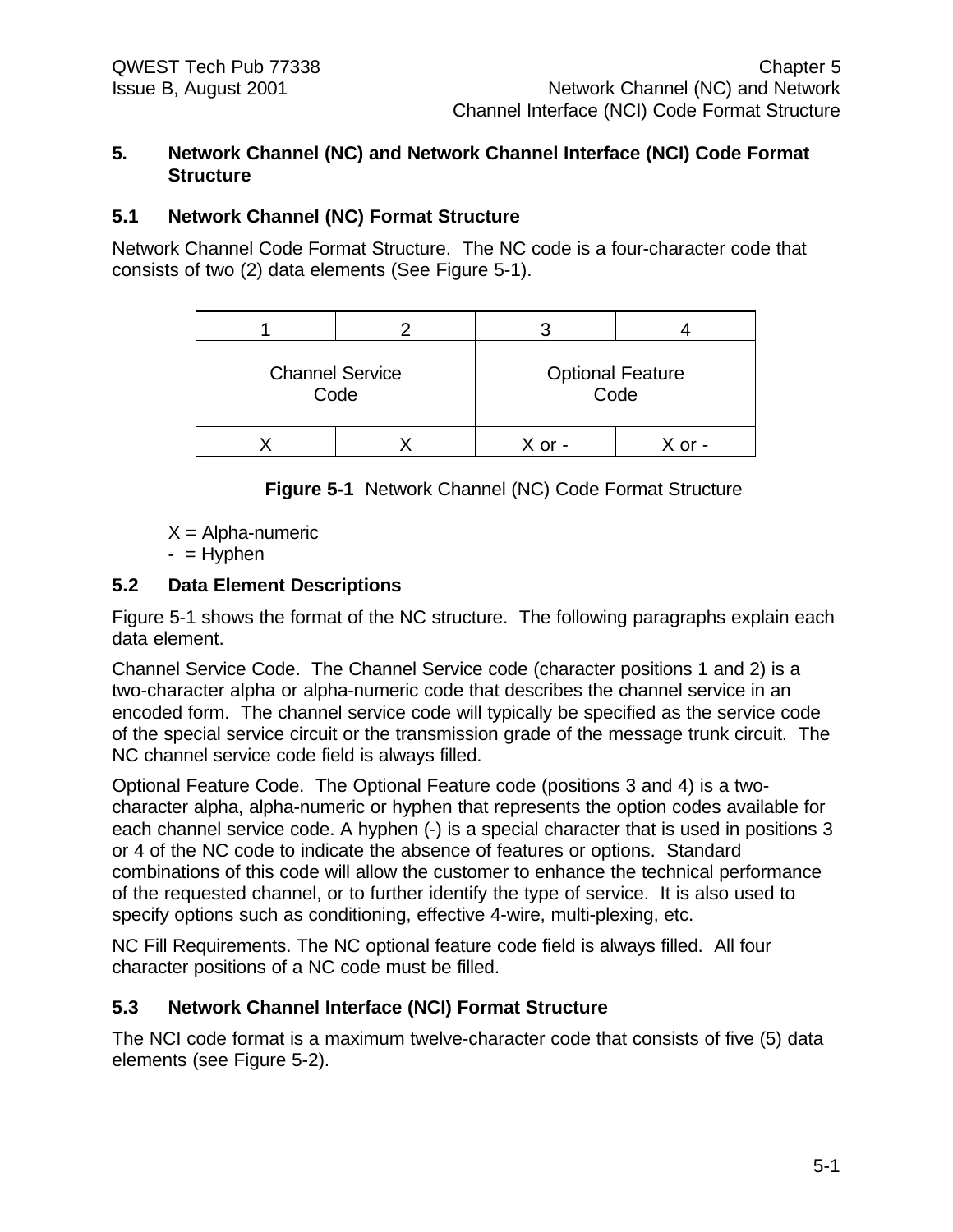|       | $\overline{2}$ | 3        | $\overline{4}$ | 5 | 6  | 7 | 8        | 9 | 10          | 11          | 12          |
|-------|----------------|----------|----------------|---|----|---|----------|---|-------------|-------------|-------------|
|       |                |          |                |   | D  |   |          |   | D           | <b>TRSG</b> | <b>RCVG</b> |
|       |                |          |                | m | e  |   |          |   | $\mathbf e$ |             |             |
|       |                |          |                | p |    |   |          |   |             |             |             |
|       |                |          |                | e |    |   |          |   |             |             |             |
| Total |                |          |                | d | m  |   | Protocol |   | m           | <b>TLP</b>  |             |
|       | Conductors     | Protocol |                | a |    |   | Options  |   |             |             |             |
|       |                |          |                | n |    |   |          |   |             |             |             |
|       |                |          |                | C | e  |   |          |   | e           |             |             |
|       |                |          |                | e | r  |   |          |   |             |             |             |
|       |                |          |                |   | #1 |   |          |   | #2          |             |             |
| N     | N              | A        | A              | X | ٠  | X | X        | X | ٠           | X or -      | X or -      |

**Figure 5-2** Network Channel Interface (NCI) Format Structure

Figure 5-2 shows the format of the NCI code. The following paragraphs explain each data element.

Total Conductors. Total conductors (character positions 1 and 2) is a two-character numeric code that represents the total number of physical conductors (e.g., wires) required at the interface. This field is always filled.

Protocol. Protocol (character positions 3 and 4) is a two-character alpha code that defines requirements for the interface regarding signaling and transmission. This field is always filled.

Impedance. Impedance (character position 5) is a one-character alpha or numeric code representing the nominal reference impedance that will terminate the channel for the purpose of evaluating transmission performance. This field is always filled.

Protocol Options. Protocol Options (character positions 7, 8, and 9) is a one to threecharacter alpha, numeric, or alpha-numeric code that describes additional features (e.g., bit rate, band width, etc.) on the Protocol to be used. It is an optional field that is always left-justified when less than three characters are specified.

Transmission Level Point(s). Transmission Level Point(s) (character positions 11 and 12) are the Transmit and Receive characters that may appear anywhere between positions 8 and 12 due to left -justification rules. The TLPs are assigned a one or two-character alpha code corresponding to a value for transmission level point(s) (TLPs) from either the Exchange Carrier (EC)/service provider or customer end, and immediately follows Delimiter #2.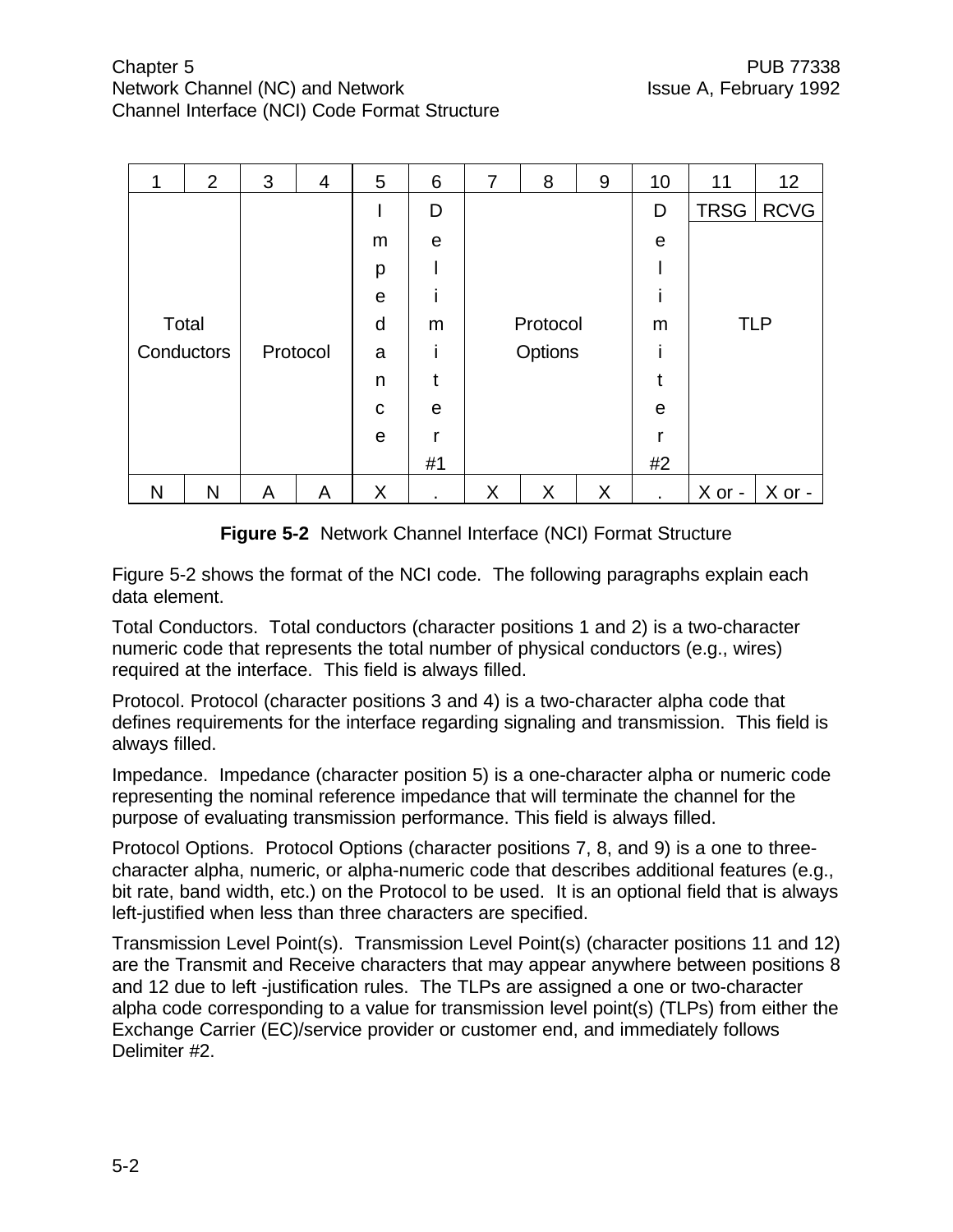- TRSG TLP LEVEL signifies the TLP transmit signal level at the EC/service provider when transmitting to the customer (see Figure 5-3).
- RCVG TLP LEVEL signifies the TLP receive signal level at the EC/service provider when receiving from the customer.



**Figure 5-3** TRSG and RCVG Convention

- If TLP is entered in one character position only (TRSG or RCVG), a hyphen (or the letter "O") is required as a filler in the associated TLP character position.
- If TLPs are not to be coded, default levels found in the Bellcore Technical Publications will apply and the TLP character positions will be left blank. Delimiter #2 will not be specified if both TRSG and RCVG TLP character positions are blank.

**Note:** See the following two paragraphs for left-justification and delimiter rules.

NCI Left Justification. An NCI code of fewer than twelve (12) characters long is leftjustified. Blank spaces are not filled or shown in the code.

NCI Delimiter Usage. Delimiters are required for overall code readability when using the NCI code format in a manual or mechanized mode. For purposes of this practice and to be consistent with most service order and mechanized systems, delimiters will be counted as characters of information. The actual character used as the delimiter may differ from system to system, but is generally either a period (.) or a virgule  $( \nabla, / \nabla)$ . Delimiter representation for the NCI code may not be specified as alpha, numeric, or hyphen.

The NCI code delimiters will be labeled as Delimiter #1 and #2 to show the difference between the delimiters (see Figure 5-2).

- Delimiter #I is used to indicate the start of the Protocol Option field if a Protocol Option code is assigned. When specified it will be in character position six (6).
- Delimiter #2 is used to indicate the start of the TLP field if a TLP level is assigned to TRSG or RCVG or both. Delimiter #2 will not be assigned if both the TRSG and RCVG TLP character positions are blank.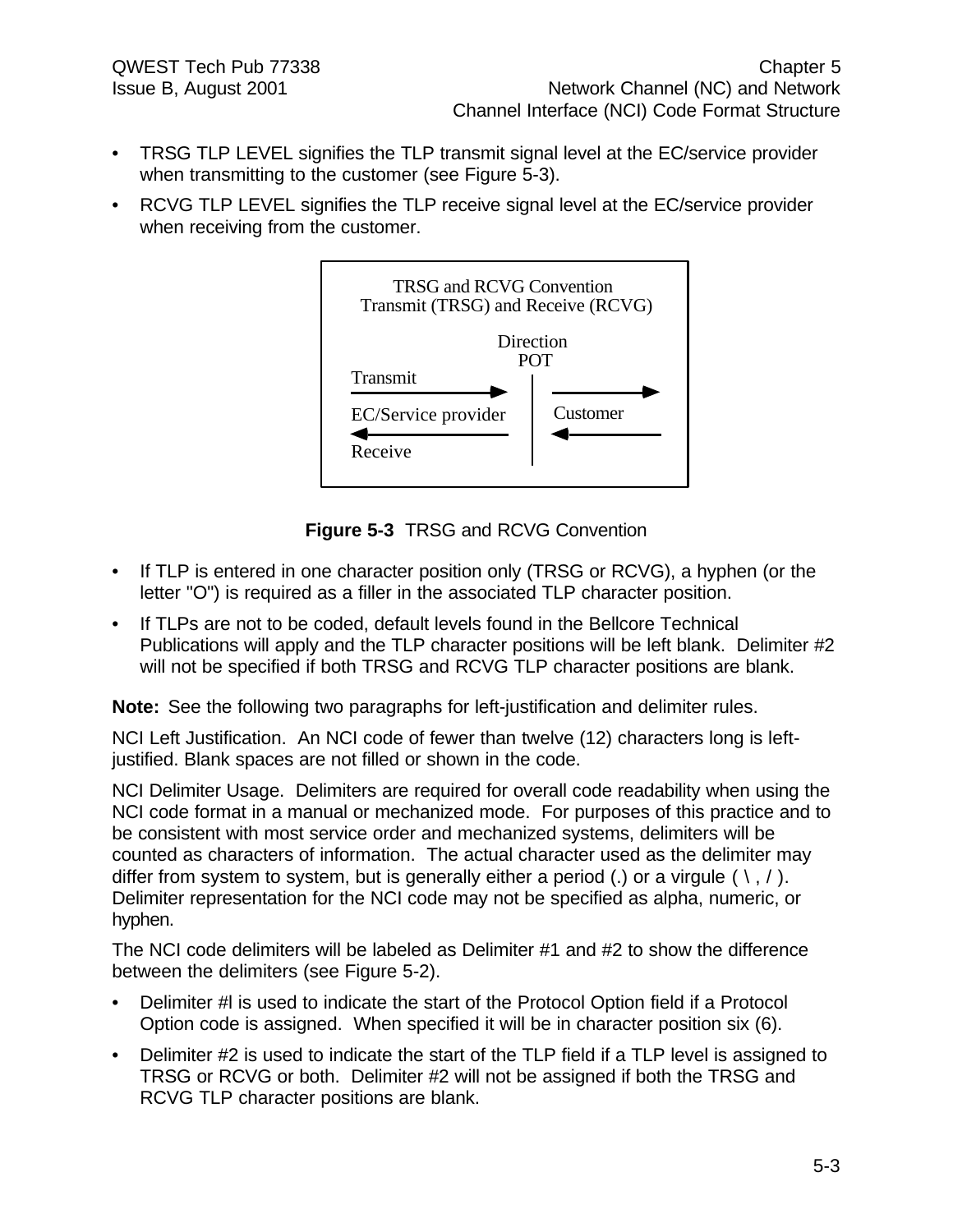Chapter 5 **PUB 77338** Network Channel (NC) and Network Issue A, February 1992 Channel Interface (NCI) Code Format Structure

If the Protocol Option Field is not coded and the TLP is coded, a double Delimiter #l and #2 will be placed after character position five (5). In this case Delimiter #1 will be in character position six (6), and Delimiter #2 will be in character position seven (7). The TLP will be left-justified into character positions eight (8) and nine (9) accordingly.

If the Protocol Option code is assigned, Delimiter #2 character position will be dependent on the length of the Protocol Option code. Delimiter #2 is used in character position ten (10) if a three-character Protocol Option code is assigned. Delimiter #2 will be in character position nine (9) if a two-character Protocol Option code is assigned. Delimiter #2 will be in character position eight (8) if a one-character Protocol Option code is assigned.

#### **5.4 Definitions**

A = Alpha characters, A-Z.

Code Structure. The basic characteristic of a code; its length and generic representation.

Data Element. A uniquely named and defined category of data, e.g., Protocol Format Structure, a combination of data elements grouped in a prescribed sequence.

N = Numeric characters, 0-9.

NC Code. The Network Channel (NC) code is an encoded representation used to identify both switched and non-switched services. Included in this code set are customer options associated with individual channel services, or feature groups and other switched services.

NCI Code. The Network Channel Interface (NCI) code is an encoded representation used to identify five (5) interface elements located at a Point of Termination (POT) at a central office or customer location. The Interface elements are: Total Conductors, Protocol, Impedance, Protocol Options and Transmission Level Points (TLP).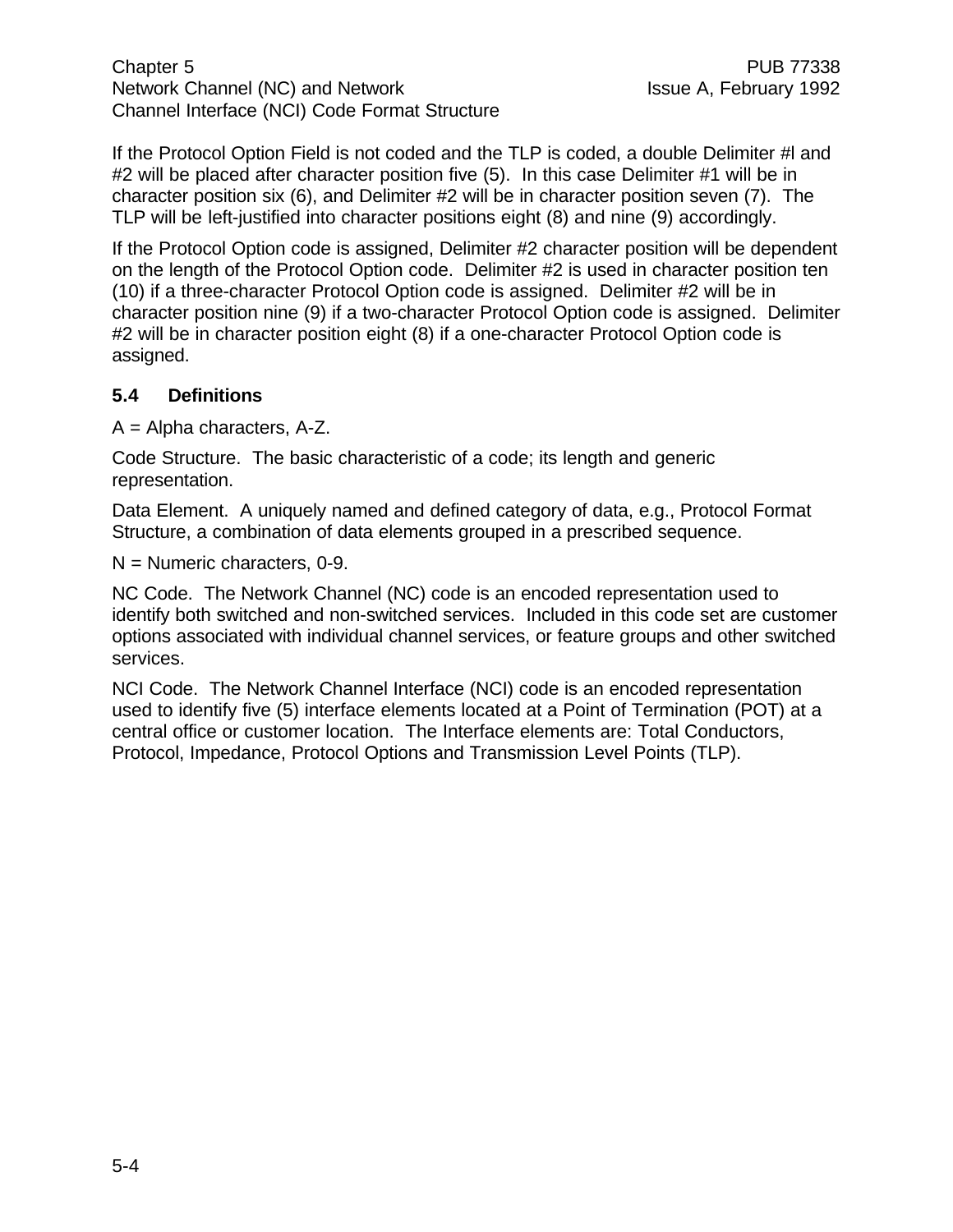|               |     | <b>Chapter and Section</b>                               | Page |
|---------------|-----|----------------------------------------------------------|------|
| 6.            |     | Network Channel (NC) and Network Channel Interface (NCI) |      |
|               |     |                                                          |      |
|               | 6.1 |                                                          |      |
|               | 6.2 |                                                          |      |
|               | 6.3 |                                                          |      |
|               | 6.4 |                                                          |      |
| <b>Tables</b> |     |                                                          |      |
| $6 - 1$       |     |                                                          |      |
| $6 - 2$       |     |                                                          |      |
| $6 - 3$       |     |                                                          |      |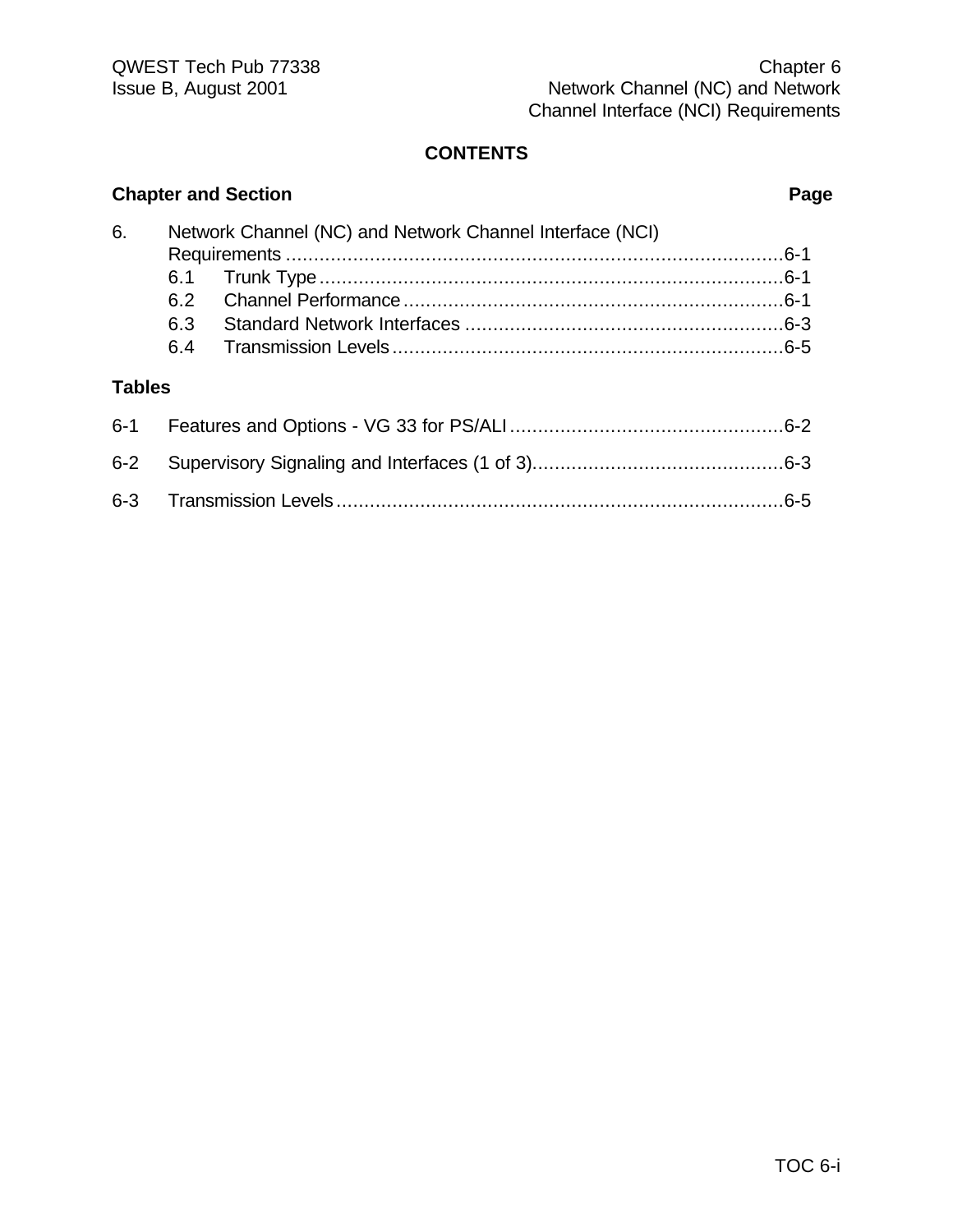#### **6. Network Channel (NC) and Network Channel Interface (NCI) Requirements**

#### **6.1 Trunk Type**

The E911 trunks between the PBX and the E911 Network will be provided as voicegrade analog special services, with a "trunk" grade of service, also known as Voice Grade 33 (VG 33).

The Channel Service Code for VG 33 trunks is 'UD' (character positions 1 and 2) and the Optional Feature Code for this service is '--' (character positions 3 and 4).

The Network Channel (NC) Code for VG 33 trunks is 'UD--'.

#### **6.2 Channel Performance**

Transmission parameters are those traditionally found on end-to-end trunk services and PBX tie lines. Standard channel features and options supported for Private Switch/Automatic Location Identification Service (PS/ALI) on VG 33 trunks are shown in Table 6-1.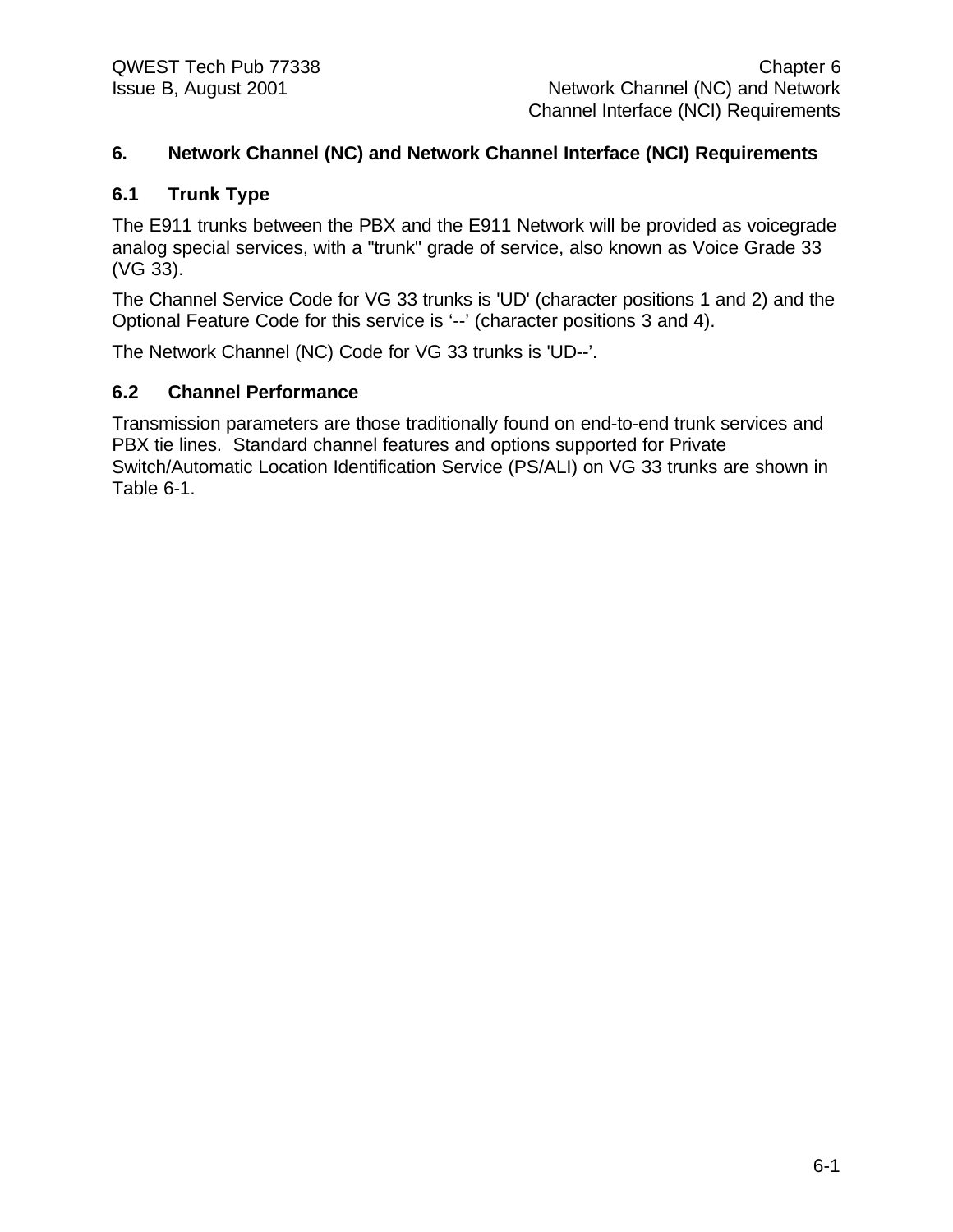| <b>CATEGORY</b>                                    | <b>OPTIONS</b>                                                            |                                                   |
|----------------------------------------------------|---------------------------------------------------------------------------|---------------------------------------------------|
| Interface                                          | 2-Wire                                                                    | 4-Wire                                            |
| Signaling                                          | <b>E&amp;M Signaling</b><br>Loop Reverse Battery                          | <b>E&amp;M Signaling</b>                          |
| Impedance Balance                                  | $ERL = 5 dB$<br>$SRL = 2.5 dB$                                            | $ERL = 18 dB$<br>$SRL = 12 dB$                    |
| Noise Measurement                                  | (Note 2)                                                                  | (Note 2)                                          |
| Impulse Noise setting<br>$(=15$ counts in 15 Min.) | Threshold setting<br>(Note 2)                                             | Threshold<br>(Note 2)                             |
| Interface Levels                                   | TLVR $0$ to 6.0 dB<br>(From Customer)<br>TLVT 0 to -5 dB<br>(To Customer) | See Table 6-2 in<br>Section 6                     |
| <b>Expected Loss</b>                               | See Table 6-2 in<br>Section 6                                             | See Table 6-2 in<br>Section 6                     |
|                                                    | 2-Wire and 4-Wire                                                         |                                                   |
| <b>Actual Variation</b>                            | $\pm$ 4.0 dB at 1004 Hz                                                   |                                                   |
| <b>Attenuation Distortion</b>                      | Immediate Action<br>Limit (IAL)                                           | Maintenance<br>Limit (ML)                         |
| 404-2804 Hz<br>304-3004 Hz                         | $-2$ to $+6$ dB<br>$-3$ to $+12$ dB<br>(Note 1)                           | $-1.5$ to $+5$ dB<br>$-3$ to $+12$ dB<br>(Note 1) |

#### **Table 6-1** Features and Options - VG 33 for PS/ALI

**Note 1:** '+' means more loss and '-' means less loss compared to actual loss at 1004Hz.

**Note 2:** C-Message Noise: (IAL) Local Loop 36 dBrnC Digital Cxr. 40 dBrnC0

> C-Notched Noise with -13 dBm0 Holding Tone: (IAL) Noise 45 dBrnC0 S/N Ratio 32 dB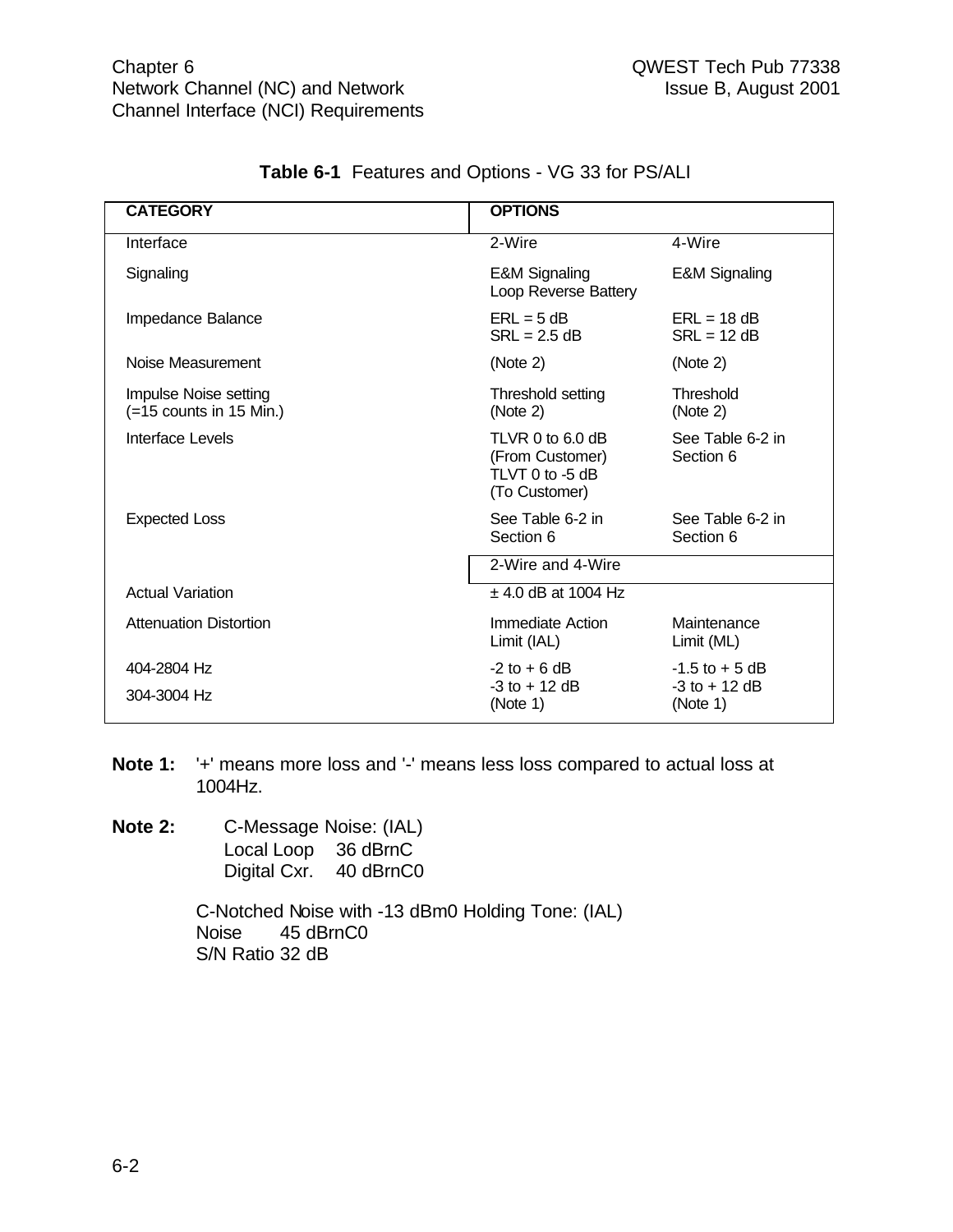#### **6.3 Standard Network Interfaces**

QWEST will offer various Network Interfaces and supervisory signaling options for the private trunks between the PBX and the E911 Network. The Network Channel Interface (NCI) Code describes the number of wires, protocol code, options, and levels at the network interface to the customer.

Table 6-2 describes the types of interfaces and signaling options and the NCI codes used to represent those options.

| <b>TYPE OF INTERFACE</b>         | <b>NETWORK CHANNEL INTERFACE (NCI CODE)</b> |
|----------------------------------|---------------------------------------------|
| Loop Reverse Battery Supervision |                                             |
| <b>Battery Supplied by QWEST</b> |                                             |
| Customer originates.             |                                             |
| 2-Wire                           |                                             |
| Impedance<br>$-600$ ohms         | 02RV2.O                                     |
| $-900$ ohms                      | 02RV3.O                                     |
| E&M Signaling, Type I            |                                             |
| 2-Wire                           |                                             |
| Ground on E-lead by customer     |                                             |
| to originate $=$ $E$             | 04EA2E                                      |
| Battery on M-lead by customer    |                                             |
| to originate $= M$               | 04EA2.M                                     |
| 4-Wire                           | 06EA2.E                                     |
|                                  | 06EA2.M                                     |
| E&M Signaling, Type II           |                                             |
| 2-Wire                           | 06EB2.E                                     |
|                                  | 06EB2.M                                     |
|                                  |                                             |
| 4-Wire                           | 08EB2.E                                     |
|                                  | 08EB2.M                                     |

**Table 6-2** Supervisory Signaling and Interfaces (1 of 3)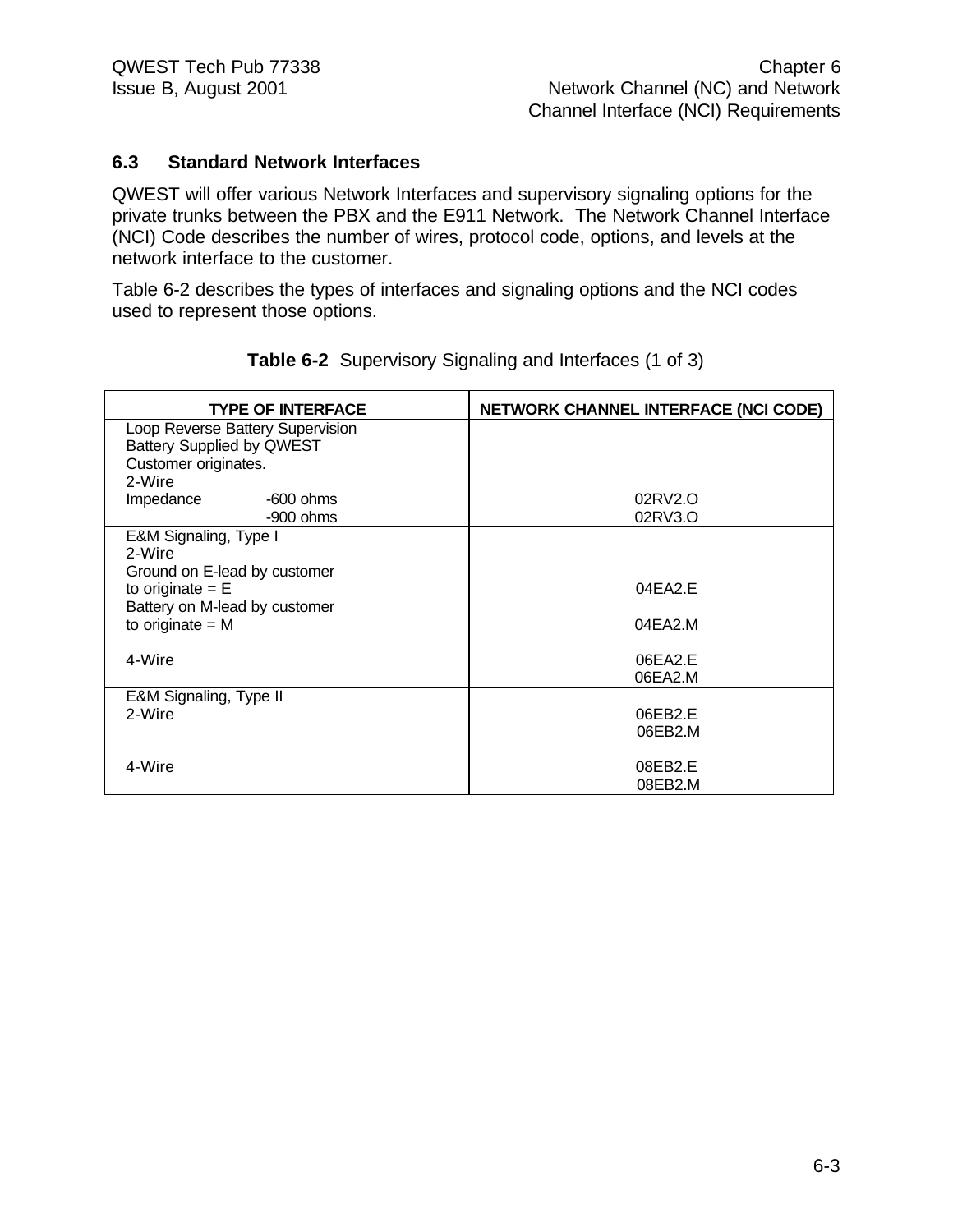| <b>TYPE OF INTERFACE</b>                                                                            | NETWORK CHANNEL INTERFACE (NCI CODE) |
|-----------------------------------------------------------------------------------------------------|--------------------------------------|
| Digital Interface DS1 High Capacity<br>1.544 Mbps<br>(Note 1, 2)                                    |                                      |
| SF (Superframe) format, with line power                                                             | 04DU9.B                              |
| SF format, without line power                                                                       | 04DU9.BN                             |
| Pre-ANSI ESF (Extended Super Frame)<br>format, with line power                                      | 04DU9.C                              |
| Pre-ANSI ESF format, without power line                                                             | 04DU9.CN                             |
| SF format with B8ZS clear channel capability and<br>line power                                      | 04DU9.D                              |
| Digital Interface DS1 High Capacity<br>1.544 Mbps<br>(Note 1, 2)                                    |                                      |
| SF format, with B8ZS clear channel<br>capability and without line power                             | 04DU9.DN                             |
| Pre-ANSI ESF format with B8ZS clear<br>channel capability and line power                            | 04DU9.S                              |
| Pre-ANSI ESF format with B8ZS clear<br>channel capability and without line power                    | 04DU9.SN                             |
| Pre-ANSI ESF format with ZBTSI clear<br>channel capability and line power                           | 04DU9.Z                              |
| Pre-ANSI ESF format with ZBTSI clear<br>channel capability and without line power                   | 04DU9.ZN                             |
| Same as C with ANSI T1.403                                                                          | 04DU9.1K                             |
| Same as CN with ANSI T1.403 ESF                                                                     | 04DU9.1KN                            |
| Same as S with ANSI T1.403 ESF                                                                      | 04DU9.1S                             |
| Same as SN with ANSI T1.403 ESF                                                                     | 04DU9.1SN                            |
| Same as Z with ANSI T1.403 ESF                                                                      | 04DU9.1Z                             |
| Same as ZN with ANSI T1.403 ESF                                                                     | 04DU9.1ZN                            |
| DS3 High Capacity Digital Interface<br>44.736 Mbps (DS3) Format per<br>ANSI T1.107-1988 (Note 1, 3) | 04DS6.44                             |

# **Table 6-2** Supervisory Signaling and Interfaces (2 of 3)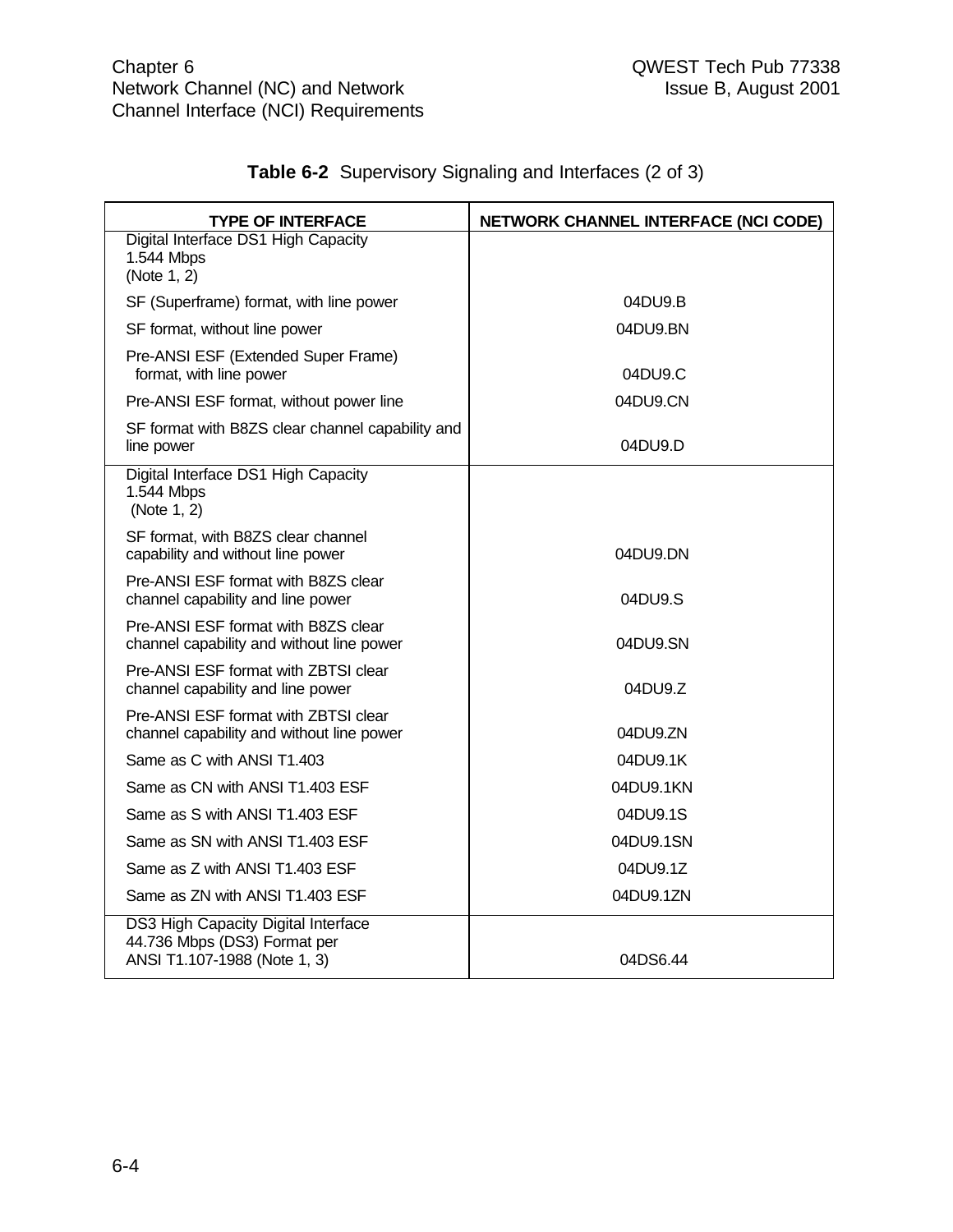#### **Table 6-2** Supervisory Signaling and Interfaces (3 of 3)

- Note 1: DSl or DS3 High Capacity Digital Services may be used to provide transport for PS/ALI VG 33 trunks. These digital services must terminate in either a "D" type channel bank or a comparable 1-0 DCS (Digital Cross-Connect System) in a QWEST office. Availability and price are on an Individual Case Basis as provided for by QWEST Tariffs.
- Note 2: End User interfaces for DSl Channels are provided by QWEST in conformance with Bellcore Technical Reference TR-NPL-00054, "High- Capacity Digital Service (1.544 Mb/s) Interface - Generic Requirements for End Users", with the following exceptions:
	- The requirement on the customer signal in section 3.5.1 is suspended. The customer signal at the network interface may be attenuated by up to 5.5 dB of customer cable and wire, and the signal may be further attenuated by adjustment of the customer Channel Service Unit output option switch (LBO) to meet the requirements of the network per FCC rules and regulations Part 68.308, as follows:
	- When QWEST provides service via an on-premises multiplexer, set CSU output option switch (LBO) to the "A" option (0 dB).
	- When QWEST provides service via cable the installer will advise the customer of the network attenuation, which will be in the range of 0 to 16.5 dB. The customer must set the CSU output option switch

(LBO A=0 dB, B=7.5 dB, or C=15 dB) so LBO + customer cable and wire attenuation + network attenuation =  $18 \pm 4$  dB.

- Interfaces using the A and AN Protocol Option Codes listed in Table 14-2, are not offered; QWEST does not offer unframed DSl channels.
- If ordered, QWEST will provide simplex current for operation of the customer Channel Service Unit, where available. The current is not provided when the DSl channel is provisioned using optical fiber and a multiplexer.
- Note 3: For more detailed information regarding the DS3 Interface consult QWEST Communication's Technical Publication 77324, "QWEST DS3 Service".

#### **6.4 Transmission Levels**

In VG 33 services used for PS/ALI, some Transmission Level Value Transmit (TLVT) levels can be specified by the customer within a limited range. This table relates the NCI code with the default level and ranges for TLVT (Transmit) and TLVR (Receive).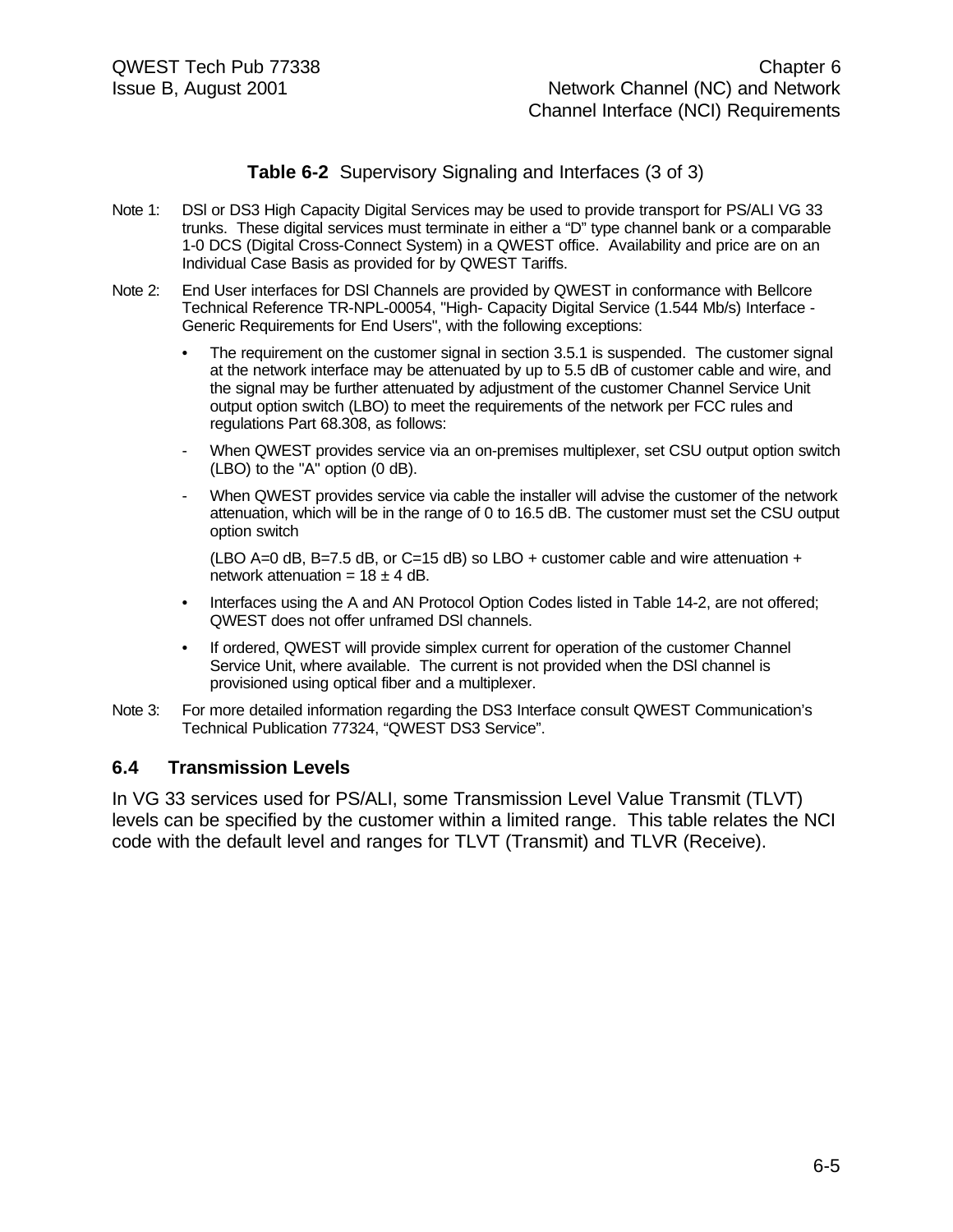|  | <b>Table 6-3</b> Transmission Levels |  |
|--|--------------------------------------|--|
|--|--------------------------------------|--|

| PERMISSIBLE CUSTOMER SPECIFIED TLP VALUES<br>AT THE NETWORK INTERFACE - VG33<br>(NOTE 1) |                                                       |                                                         |                              |  |
|------------------------------------------------------------------------------------------|-------------------------------------------------------|---------------------------------------------------------|------------------------------|--|
| <b>NCI CODE</b><br>(NOTE 1)                                                              | <b>TRANSMIT LEVEL</b><br>OUT FROM THE CO<br>(dB) TLVT | <b>RECEIVE LEVEL</b><br>INTO THE CO (dB)<br><b>TLVR</b> | <b>REMARKS</b>               |  |
| $04DU9.$ _ _ _<br>(NOTE 2)                                                               |                                                       |                                                         |                              |  |
| 04DS6.44<br>(NOTE 2)                                                                     |                                                       |                                                         |                              |  |
| 04EA2.E<br>04EA2.M                                                                       | $= -3.0$ ( $-3.0$ to $-2.0$ )                         | $-2.0$                                                  | <b>TL11E</b><br><b>TL11M</b> |  |
| 06EA2.E<br>06EA2.M                                                                       | $= -3.0$ ( $-3.0$ to $-2.0$ )                         | $-2.0$                                                  | TL31E<br>TL31M               |  |
| 06EB2.E<br>06EB2.M                                                                       | $= -3.0$ ( $-3.0$ to $-2.0$ )                         | $-2.0$                                                  | <b>TL12E</b><br><b>TL12M</b> |  |
| 08EB2.E<br>08EB2.M                                                                       | $= -3.0$ ( $-3.0$ to $-2.0$ )                         | $-2.0$                                                  | TL32E<br><b>TL32M</b>        |  |
| 02RV2.O<br>02RV3.O                                                                       | $= -5.0$ ( $-5.0$ to $-3.0$ )                         | 0.0                                                     |                              |  |

- **Note 1:** The levels shown are the permissible values for each interface. The default value is given followed by optional range (in parenthesis) when available, in one-dB steps.
- **Note 2:** Digital interface; levels are not used on any digital interface.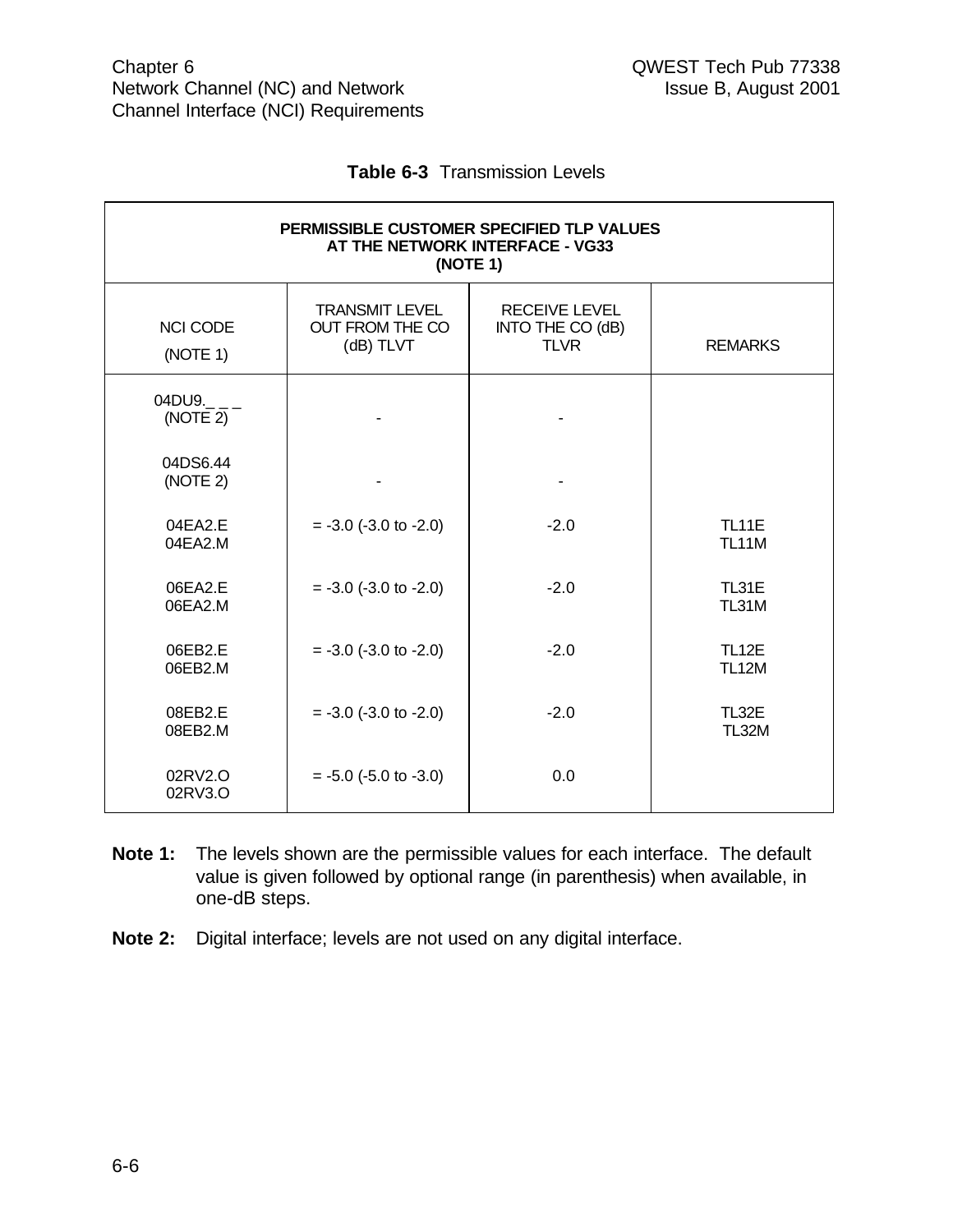| <b>Chapter and Section</b> | Page |
|----------------------------|------|
| Glossarv                   |      |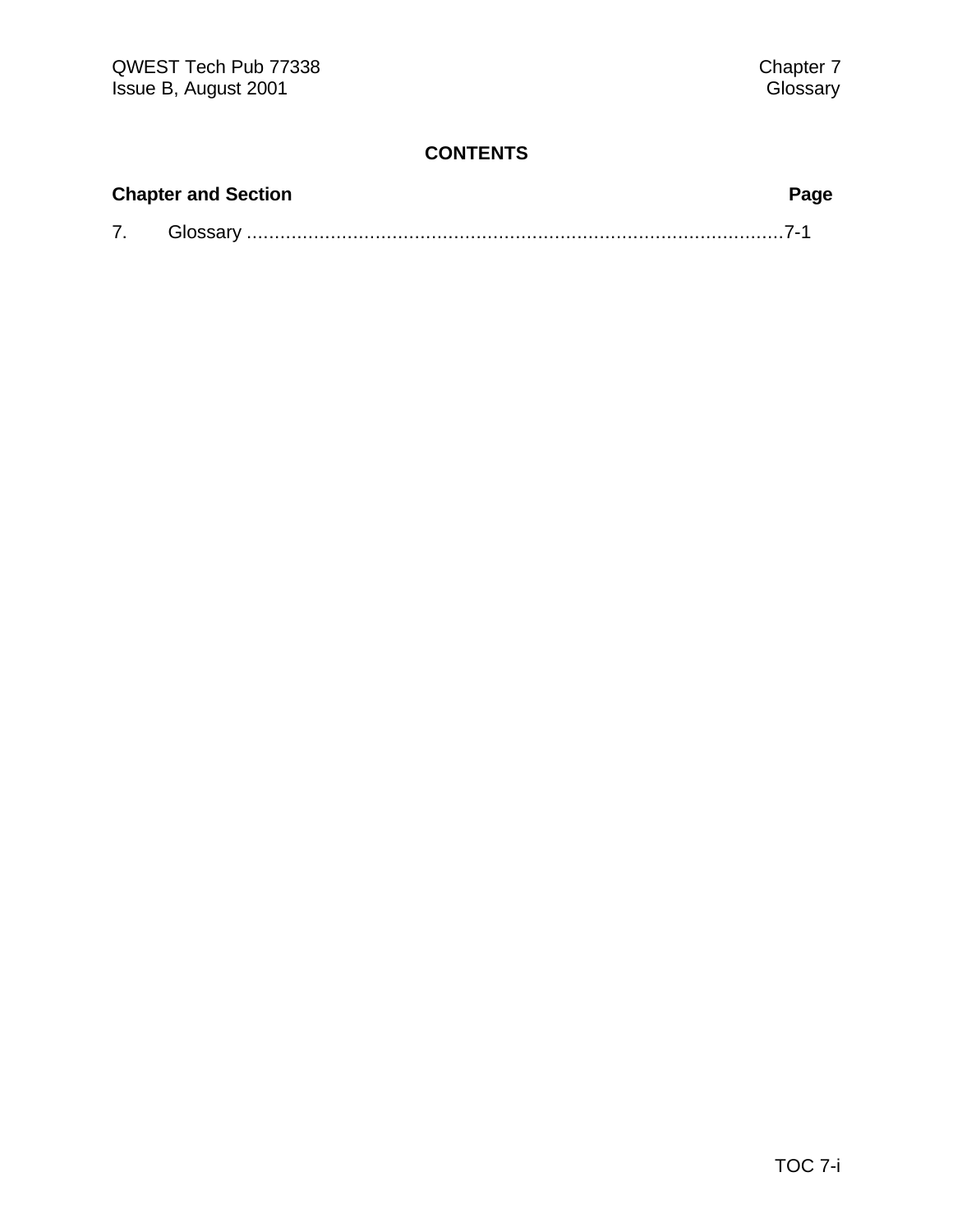#### **7. Glossary**

#### **Address Signals**

Signals used to convey call destination information, such as telephone station code, central office code, and area code. Some forms of address signals are called pulses, e.g., Dial Pulses (DP) and Multifrequency (MF) pulses.

#### **ANI**

Automatic Number Identification for purposes of this document means the actual station (directory number) telephone number of the calling party. This party is presumed to be an end user of a PBX offering E911 capabilities.

#### **Called Number**

The called number is the telephone number originally dialed by the calling party.

#### **CAMA**

Centralized Automatic Message Accounting is an arrangement that provides for the recording of detailed billing information at a centralized location other than an end office, usually a tandem office. CAMA equipment also may be associated with position systems, desks, etc.

#### **Central Office**

A general term usually referring to a telephone company building in which telephone equipment is installed. Also used to refer to an end office switching system.

#### **Customer**

The customer is the party which has contracted with U S WEST Communications to purchase Enhanced 911 capabilities for use with a PBX.

#### **KP**

Key Pulse signal indicates the start of a field of information.

#### **ST**

Start Pulse signal indicates the end of a field of information.

#### **MF Pulsing**

Multifrequency pulsing is information communicated over telephone trunks by various combinations of two of five frequencies in the voiceband. Signals for control functions are provided by combinations using a sixth frequency.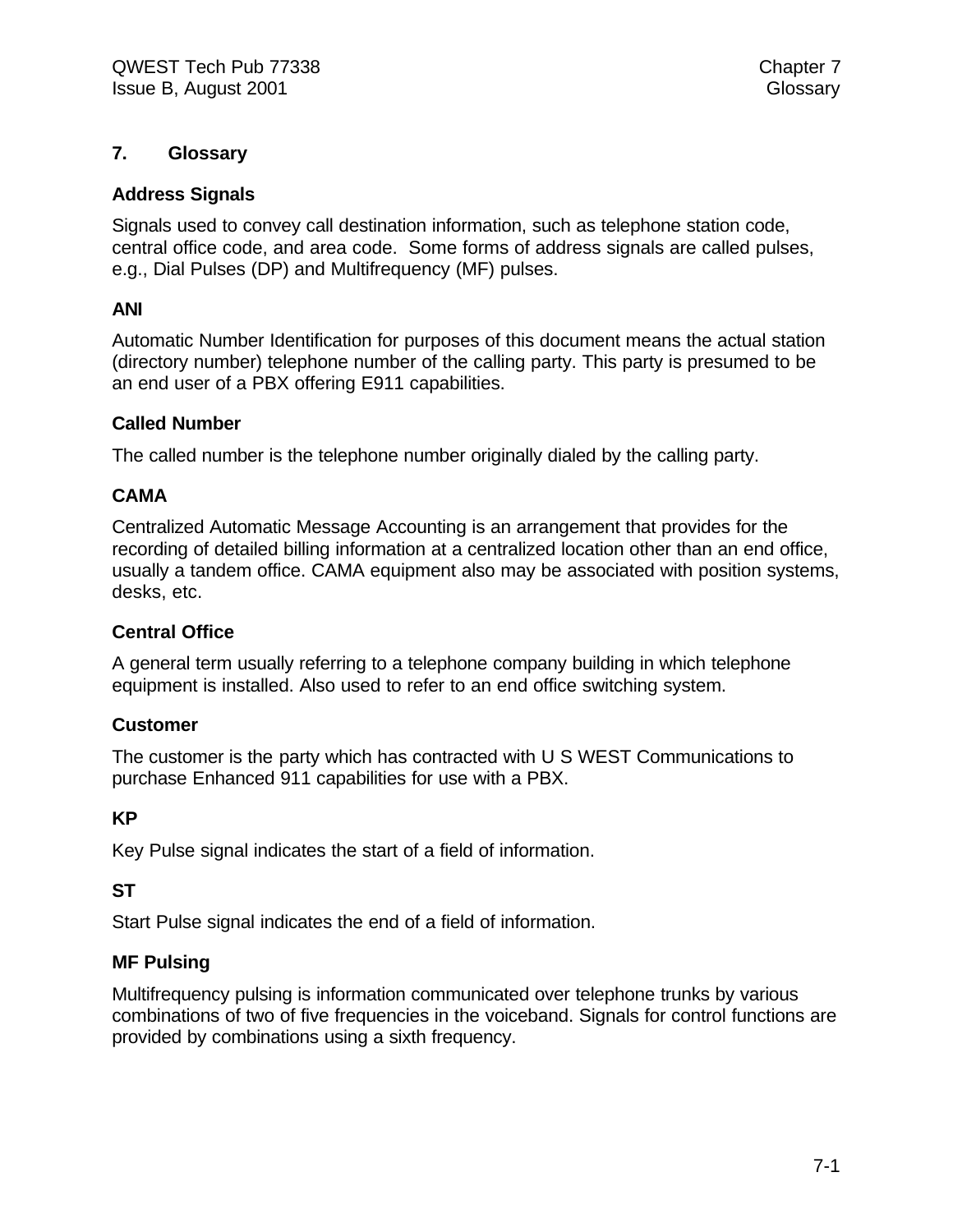#### **Public Safety Answering Point**

PSAP is an agency or facility designated by a municipality to receive and handle emergency 911 calls.

#### **Trunk**

In a network, a communication path connecting two switching systems used in the establishment of an end-to-end connection.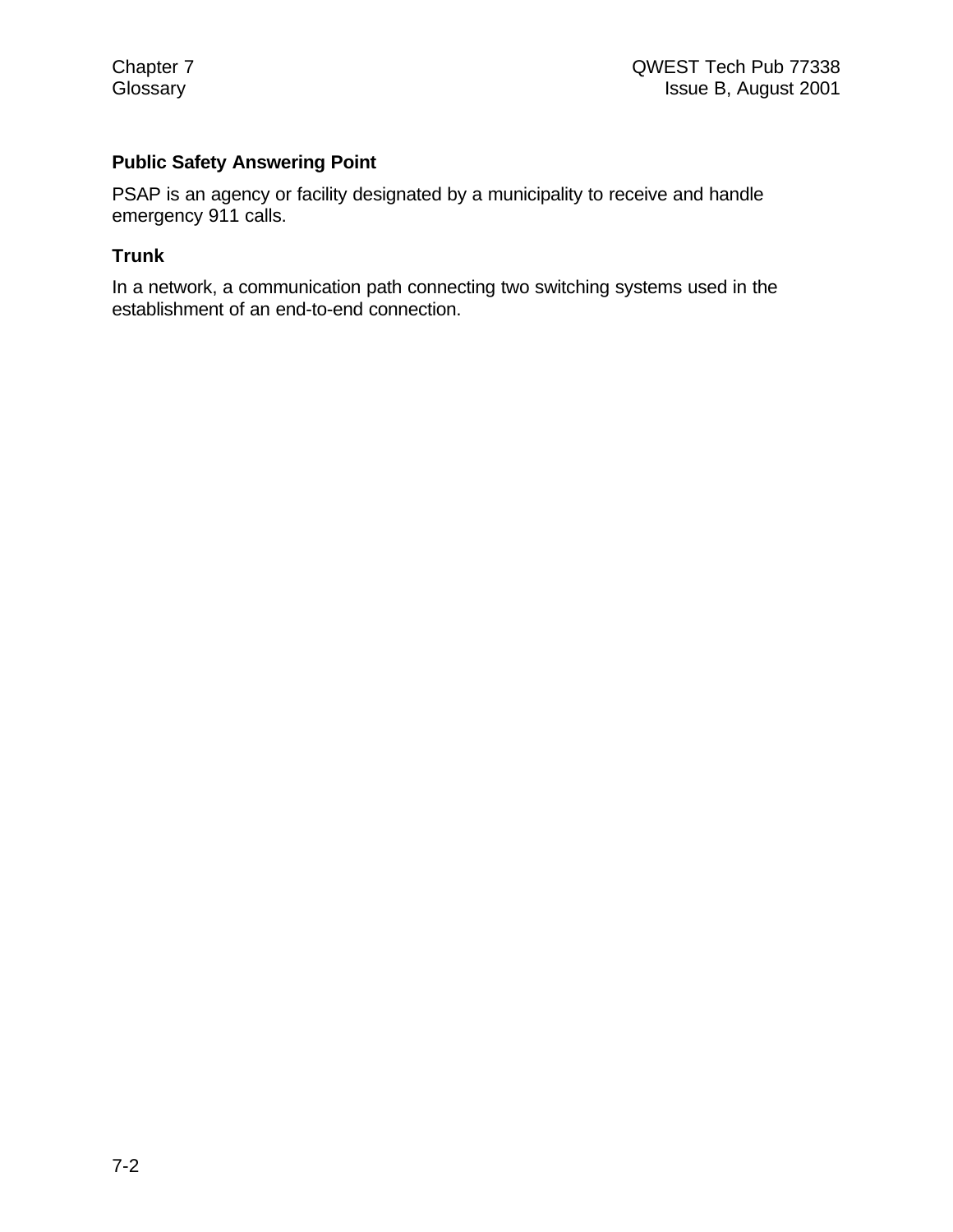# **Chapter and Section Page**

|  | 8.3 American National Standards Institute Documents 8-1 |  |
|--|---------------------------------------------------------|--|
|  |                                                         |  |
|  |                                                         |  |
|  |                                                         |  |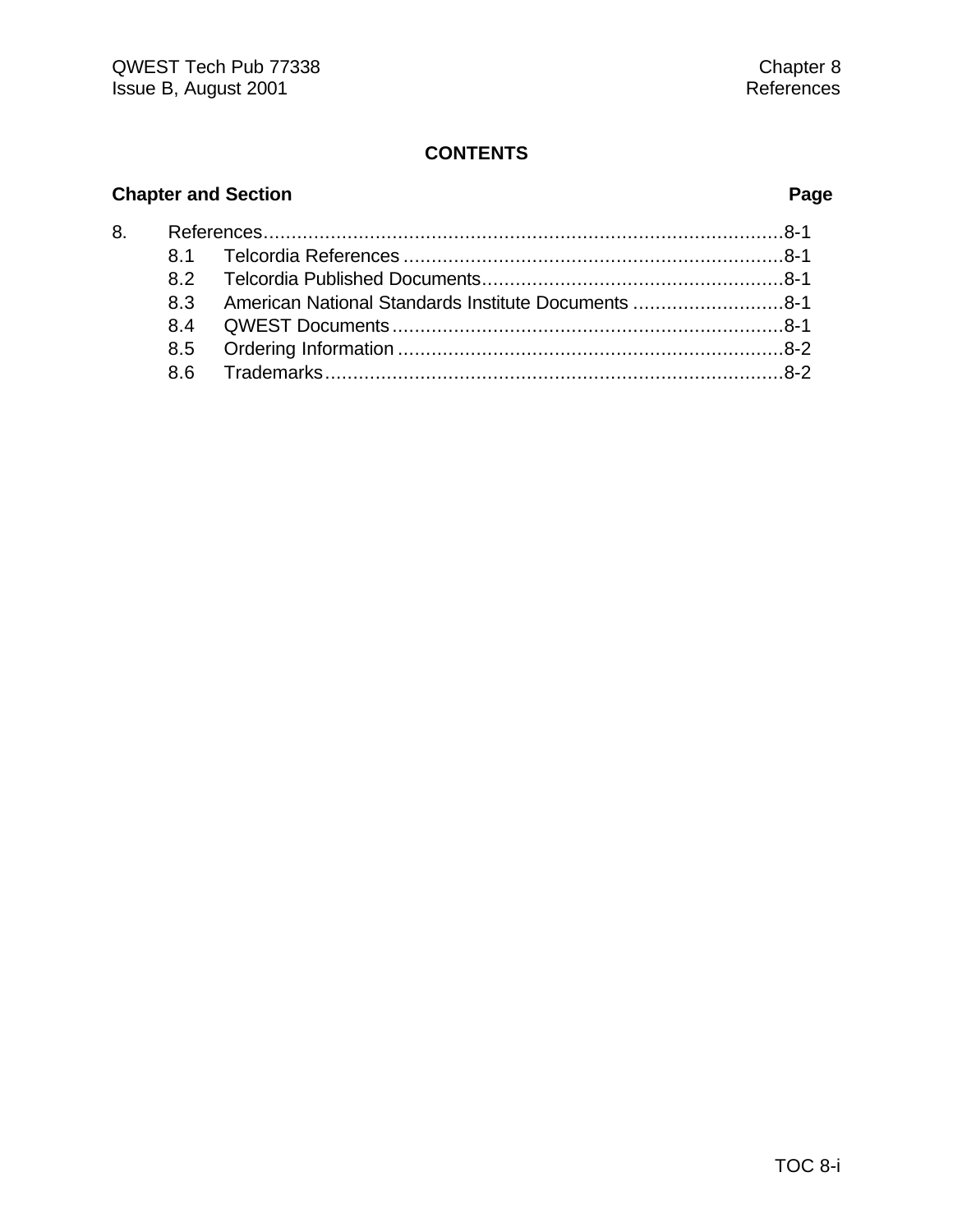#### **8. References**

#### **8.1 Telcordia References**

References which support enhanced 911 services and standard CAMA/ANI interface for QWEST network requirements are shown below as well as referenced within the text of this document.

#### **8.2 Telcordia Published Documents**

SR-TSV-002275 BOC Notes on the LEC Networks

FR-NWT-000064 LATA Switching Systems Generic Requirements (LSSGR)

#### **Specific Sections of LSSGR —**

| TR-TSY-000506 | Signaling, Section 6                                                                                |
|---------------|-----------------------------------------------------------------------------------------------------|
| TR-TSY-000507 | Transmission, Section 7                                                                             |
| TR-TSY-000540 | Tandem Supplement to the LSSGR                                                                      |
| TR-NWT-000682 | Automatic Number Identification (ANI) and Operator Number<br>Identification (ONI) FSD 20-20-000     |
| TR-NPL-000054 | High Capacity Digital Service (1.544 Mb/s) Interface - Generic<br><b>Requirements for End Users</b> |

#### **8.3 American National Standards Institute Documents**

ANSI T1.107-1988 "American National Standards For Telecommunications- Digital Hierarchy -Format Specifications"

#### **8.4 QWEST Documents**

The Technical Publication which supports transmission and network interface specifications for intraLATA analog channels used to provide transport for PS/ALI, Voice Grade 33, is:

PUB 77311 Analog Channels for Non-Access Service, Issue D, July 2001

PUB 77324 QWEST DS3 Service, Issue D, September 2001

The QWEST Network Disclosure Document, "Enhanced 911 for PBXs - Standard CAMA/ANI Interface for E-911," Issue 1, September 19, 1989, is now superceded by this Technical Publication 77338.